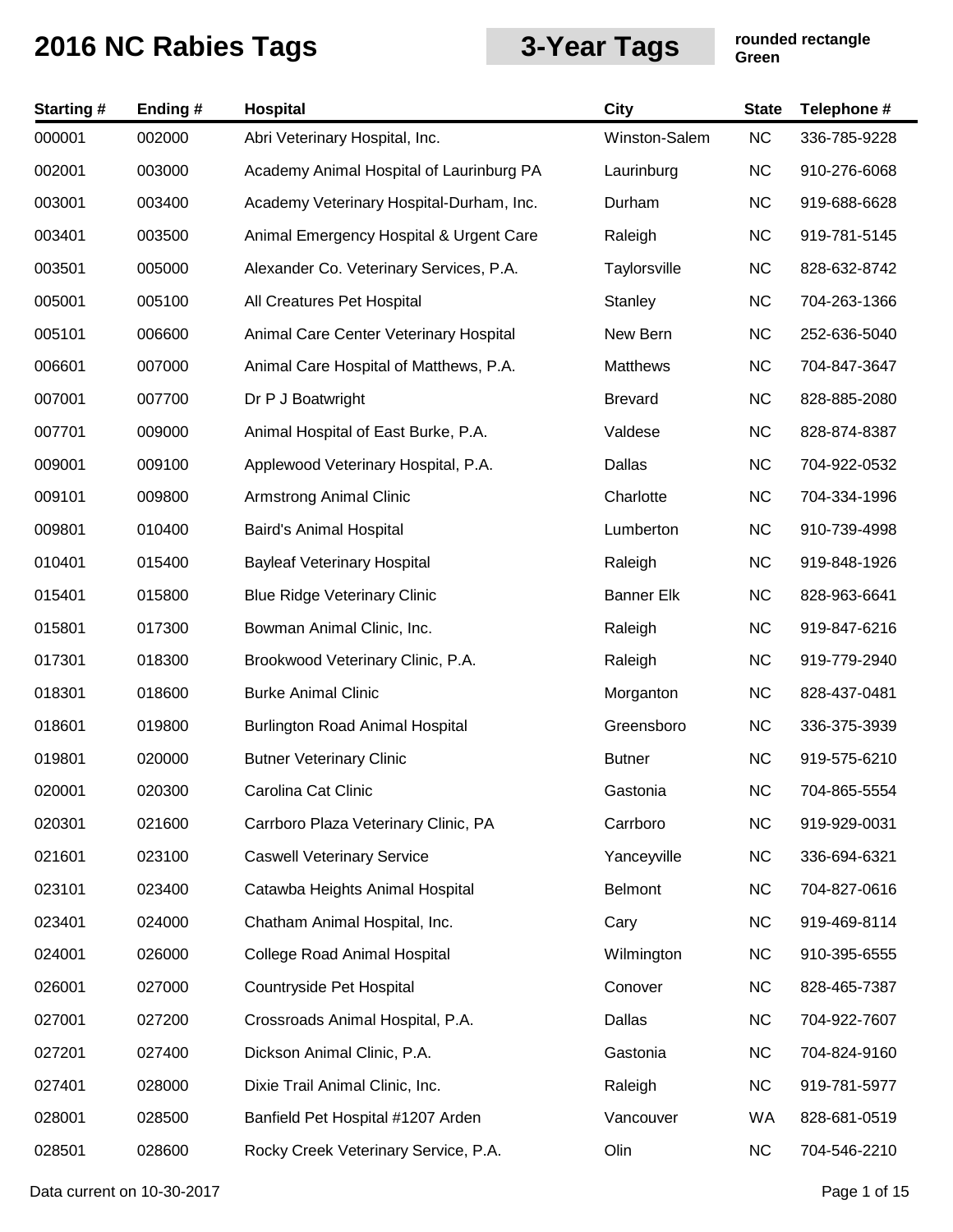| <b>Starting#</b> | Ending # | Hospital                                | <b>City</b>           | <b>State</b> | Telephone #  |
|------------------|----------|-----------------------------------------|-----------------------|--------------|--------------|
| 028601           | 029000   | Hampstead Animal Hospital               | Hampstead             | <b>NC</b>    | 910-270-4838 |
| 029001           | 029900   | Fisher Veterinary Hospital, PA          | Raleigh               | <b>NC</b>    | 919-790-0412 |
| 029901           | 031700   | Foster Animal Hospital, P.A.            | Concord               | <b>NC</b>    | 704-786-0104 |
| 031701           | 032200   | Four Paws Animal Clinic, Inc.           | Chapel Hill           | <b>NC</b>    | 919-942-1788 |
| 032201           | 033500   | <b>Fuquay Veterinary Hospital</b>       | Fuquay-Varina         | <b>NC</b>    | 919-552-7200 |
| 033501           | 033800   | Gaston Veterinary Hospital Assoc.       | Gastonia              | <b>NC</b>    | 704-864-5732 |
| 033801           | 035700   | Care First Animal Hospital at Glenwood  | Raleigh               | <b>NC</b>    | 919-783-7387 |
| 035701           | 035700   | Harmony Heights Animal Hospital         | Yadkinville           | <b>NC</b>    | 336-679-8818 |
| 035701           | 037500   | Havelock Animal Hospital, Inc.          | Havelock              | <b>NC</b>    | 252-447-7119 |
| 037501           | 038200   | Hemlock Bluffs Animal Hospital          | <b>Holly Springs</b>  | <b>NC</b>    | 919-362-1223 |
| 038201           | 039000   | <b>Hickory Grove Animal Hospital</b>    | Charlotte             | <b>NC</b>    | 704-563-5858 |
| 039001           | 039600   | Highlands-Cashiers Animal Clinic        | Highlands             | <b>NC</b>    | 828-526-5206 |
| 039601           | 041100   | Hillsborough Veterinary Clinic          | Hillsborough          | <b>NC</b>    | 919-732-9969 |
| 041101           | 041300   | House Call Practice For Pets            | Raleigh               | <b>NC</b>    | 919-874-7406 |
| 041301           | 041600   | Lake Wheeler Veterinary Hospital        | Raleigh               | <b>NC</b>    | 919-829-5511 |
| 041601           | 042800   | Lannon's Animal Hospital                | <b>Elizabeth City</b> | <b>NC</b>    | 252-335-7708 |
| 042801           | 042900   | Large Animal Medicine and Surgery, P.A. | Salisbury             | <b>NC</b>    | 704-637-0546 |
| 042901           | 043000   | Large Animal Veterinary Services        | Youngsville           | <b>NC</b>    | 919-554-1176 |
| 043001           | 046500   | Long Animal Hospital                    | Charlotte             | <b>NC</b>    | 704-523-2996 |
| 046501           | 049200   | <b>Matthews Animal Clinic</b>           | <b>Matthews</b>       | <b>NC</b>    | 704-847-9856 |
| 049201           | 049200   | Mills River Animal Clinic               | Mills River           | <b>NC</b>    | 828-891-9685 |
| 049201           | 050400   | Mint Hill Animal Hospital, P.A.         | Mint Hill             | <b>NC</b>    | 704-545-3422 |
| 050401           | 053500   | Mooresville Animal Hospital, P.A.       | Mooresville           | <b>NC</b>    | 704-664-4087 |
| 053501           | 054100   | Morehead Animal Hospital, P.A.          | Morehead City         | <b>NC</b>    | 252-726-0181 |
| 054101           | 056100   | <b>Neuse Veterinary Clinic</b>          | New Bern              | <b>NC</b>    | 252-637-7128 |
| 056101           | 057700   | Newton Veterinary Clinic                | Newton                | <b>NC</b>    | 828-464-5020 |
| 057701           | 058100   | Nicks Veterinary Hospital, P.A.         | Charlotte             | <b>NC</b>    | 704-523-8015 |
| 058101           | 060100   | North Mecklenburg Animal Hospital       | Cornelius             | <b>NC</b>    | 704-892-0207 |
| 060101           | 061600   | North Wake Animal Hospital              | <b>Wake Forest</b>    | <b>NC</b>    | 919-556-1121 |
| 061601           | 061900   | Oak Grove Animal Hospital               | Durham                | <b>NC</b>    | 919-598-0001 |
| 061901           | 062800   | Onslow Animal Hospital, Inc.            | Jacksonville          | <b>NC</b>    | 910-347-1219 |
| 062801           | 066800   | Pasquotank Animal Hospital              | Elizabeth City        | <b>NC</b>    | 252-264-3371 |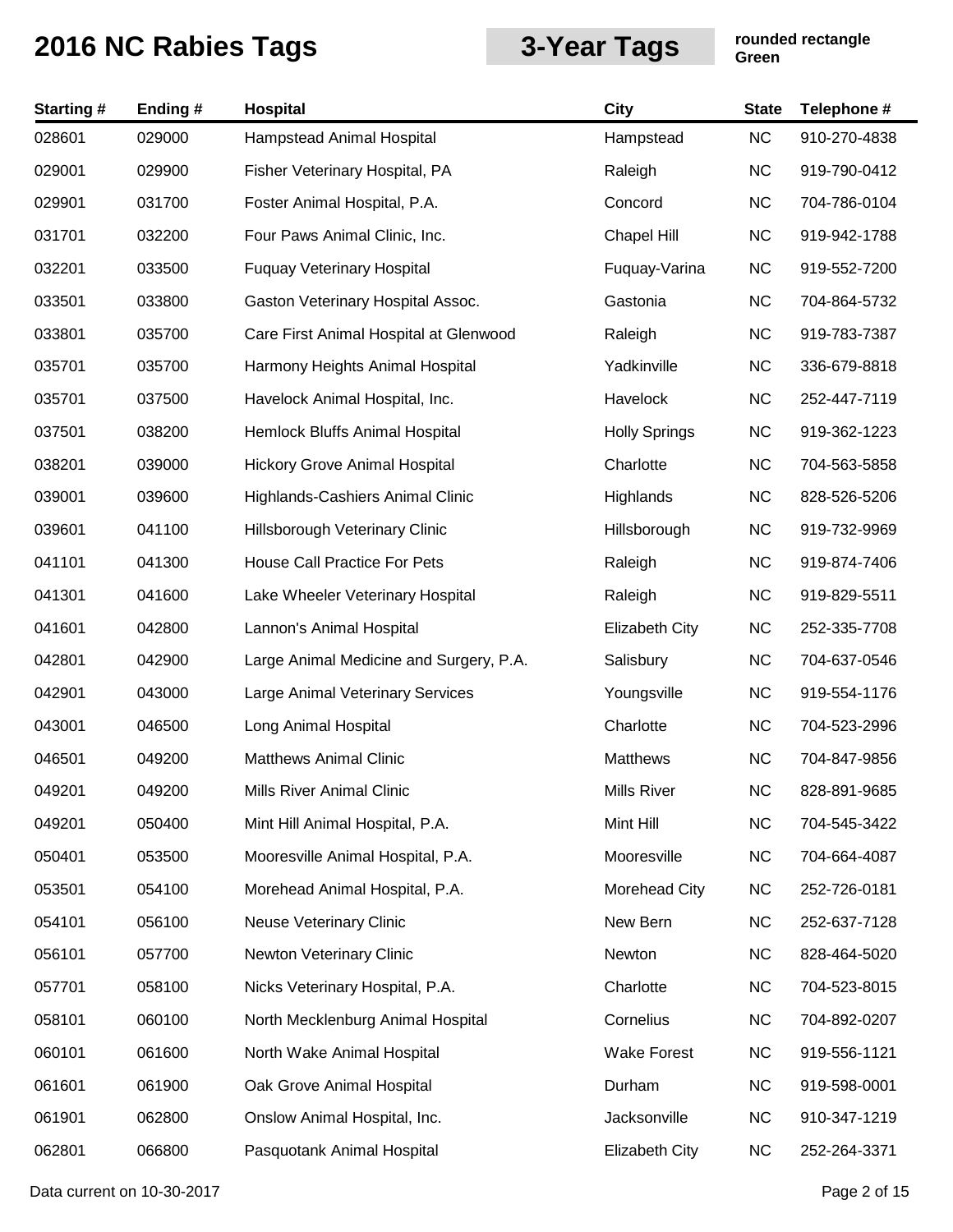| <b>Starting#</b> | Ending# | <b>Hospital</b>                                 | <b>City</b>        | <b>State</b> | Telephone #  |
|------------------|---------|-------------------------------------------------|--------------------|--------------|--------------|
| 066801           | 067800  | Pembroke Veterinary Hospital                    | Pembroke           | <b>NC</b>    | 910-521-3431 |
| 067801           | 068100  | Pet-Vet House Call Practice, PA                 | Raleigh            | <b>NC</b>    | 919-676-3130 |
| 068101           | 069600  | Port City Animal Hospital                       | Wilmington         | <b>NC</b>    | 910-452-4093 |
| 069601           | 070600  | North End Veterinary Clinic                     | Lumberton          | <b>NC</b>    | 910-738-9368 |
| 070601           | 070700  | Office of People & Pets Accupuncture            | Asheville          | <b>NC</b>    | 828-254-2773 |
| 070701           | 070900  | Chapel Hill Mobile Vet House Calls              | <b>Chapel Hill</b> | <b>NC</b>    | 919-357-3440 |
| 070901           | 071100  | Yellowhorse Mobile Vet Service                  | Concord            | <b>NC</b>    | 704-305-3673 |
| 071101           | 071300  | Heart and Hand Vet Hospital                     | Charlotte          | <b>NC</b>    | 704-573-2744 |
| 071301           | 071400  | <b>Tram Road Animal Hospital</b>                | Clinton            | <b>NC</b>    | 910-592-3102 |
| 071401           | 071400  | Warren County Animal Ark (Shelter)              | Warrenton          | <b>NC</b>    | 252-257-6137 |
| 071401           | 071500  | Cornelius Police Dept / Animal Control          | Cornelius          | <b>NC</b>    | 704-892-1363 |
| 071501           | 072100  | Banfield Pet Hospital #1436 Monroe              | Vancouver          | WA           | 704-238-8228 |
| 072101           | 072500  | Mobile Laser Veterinary Services                | Raleigh            | <b>NC</b>    | 919-789-1109 |
| 072501           | 073500  | Banfield Pet Hospital #1510 Charlotte-Perimeter | Vancouver          | WA           | 704-599-2957 |
| 073501           | 073600  | Lake Norman Equine Clinic/Twin Oaks Equine Cli  | Mt. Ulla           | <b>NC</b>    | 704-278-3939 |
| 073501           | 073500  | <b>Macon County Humane Society</b>              | Franklin           | <b>NC</b>    | 828-524-4588 |
| 073601           | 073800  | SPCA of the Triad                               | Greensboro         | <b>NC</b>    | 336-375-3222 |
| 073801           | 075800  | Bahama Road Veterinary Hospital                 | Bahama             | <b>NC</b>    | 919-471-4103 |
| 075801           | 075900  | Carolina Equine & Food Animal Mobile Vet Servic | <b>Siler City</b>  | <b>NC</b>    | 919-742-5500 |
| 075801           | 075800  | Raleigh Cat Clinic                              | Raleigh            | <b>NC</b>    | 919-518-8013 |
| 075901           | 076200  | Rocky Creek Veterinary Service, P.A.            | Olin               | <b>NC</b>    | 704-546-2210 |
| 076201           | 077200  | Shelton's Veterinary Clinic                     | Williamston        | <b>NC</b>    | 252-792-2808 |
| 077201           | 078400  | Six Forks Animal Hospital                       | Raleigh            | <b>NC</b>    | 919-847-5854 |
| 078401           | 079900  | Southeastern Veterinary Hospital, P.A.          | Lumberton          | <b>NC</b>    | 910-739-9411 |
| 079901           | 080000  | Statesville Bovine & Equine Clinic              | Statesville        | <b>NC</b>    | 704-873-1743 |
| 080001           | 081500  | Steele Creek Animal Hospital, Inc.              | Charlotte          | <b>NC</b>    | 704-588-4400 |
| 081501           | 082400  | <b>Tar River Animal Hospital</b>                | Washington         | <b>NC</b>    | 252-946-2417 |
| 082401           | 083900  | Tar River Veterinary Hospital                   | Franklinton        | <b>NC</b>    | 919-494-5500 |
| 083901           | 084400  | The Carolinas Animal Hospital & Dental          | Charlotte          | <b>NC</b>    | 704-588-9788 |
| 084401           | 085900  | Thomasville Veterinary Hospital, P.A.           | Thomasville        | <b>NC</b>    | 336-475-9119 |
| 085901           | 087200  | <b>Topsail Animal Hospital</b>                  | Hampstead          | <b>NC</b>    | 910-270-4401 |
| 087201           | 087300  | Triangle Veterinary Referral Hospital           | Durham             | <b>NC</b>    | 919-489-0615 |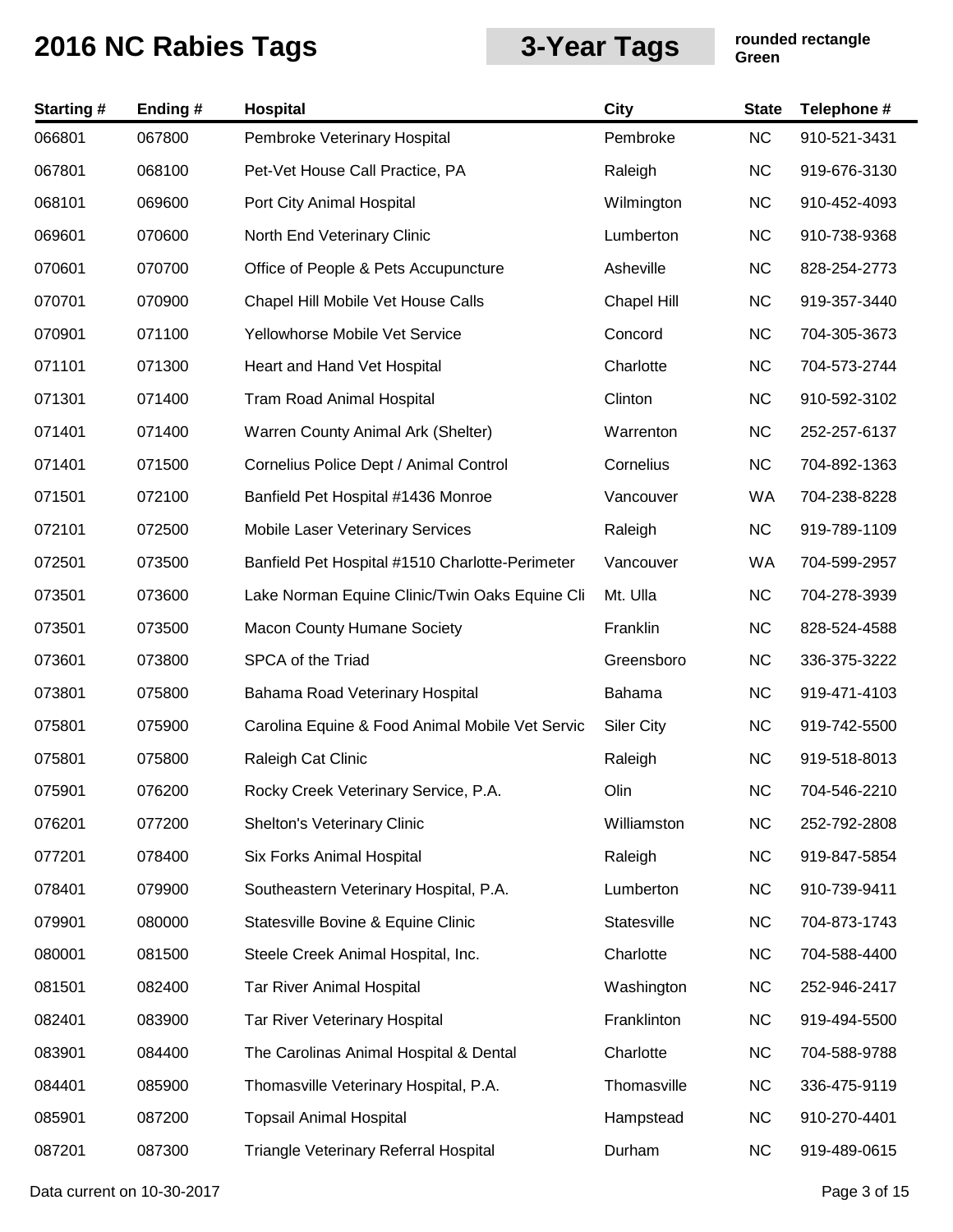| <b>Starting#</b> | Ending # | <b>Hospital</b>                           | <b>City</b>        | <b>State</b> | Telephone #  |
|------------------|----------|-------------------------------------------|--------------------|--------------|--------------|
| 087301           | 087800   | Veterinary House Calls of Hickory         | Hickory            | <b>NC</b>    | 828-345-1998 |
| 087801           | 090000   | Wake Forest Animal Hospital               | <b>Wake Forest</b> | <b>NC</b>    | 919-556-1000 |
| 090001           | 090900   | Watauga Veterinary Hospital               | Boone              | <b>NC</b>    | 828-297-3300 |
| 090901           | 090900   | West Hills Veterinary Centre, Inc.        | Henderson          | <b>NC</b>    | 252-438-7163 |
| 090901           | 091000   | Whispering Waters Animal Care/Mobile Svc  | <b>Boone</b>       | <b>NC</b>    | 828-264-8077 |
| 091001           | 091100   | Southern Veterinary Partners              | Birmingham         | AL           | 704-824-9876 |
| 091101           | 091200   | Veterinary Spec Hospital of the Carolinas | Cary               | <b>NC</b>    | 919-233-4911 |
| 091201           | 093700   | Leonard-Sykes Hospital For Pets           | Wilmington         | <b>NC</b>    | 910-791-8426 |
| 093701           | 093700   | Avian & Exotic Animal Care                | Raleigh            | <b>NC</b>    | 919-844-9166 |
| 093701           | 095100   | Atrium Animal Hospital                    | Charlotte          | <b>NC</b>    | 704-542-2000 |
| 095101           | 096000   | Hight Veterinary Hospital, P.A.           | Charlotte          | <b>NC</b>    | 704-595-9377 |
| 096001           | 096600   | <b>Creature Comforts Animal Hospital</b>  | Cary               | <b>NC</b>    | 919-387-3435 |
| 096601           | 097600   | Durant Road Animal Hospital & Kennel      | Raleigh            | <b>NC</b>    | 919-847-5533 |
| 097601           | 097700   | 3H Mobile Vet Services                    | New Hill           | <b>NC</b>    | 919-380-1687 |
| 097701           | 097800   | Bar None Mobile Veterinary Services       | Clayton            | <b>NC</b>    | 919-772-9400 |
| 097801           | 098100   | Flat River Veterinary Hospital            | Rougemont          | <b>NC</b>    | 919-477-4210 |
| 098101           | 098900   | Little Mountain Veterinary Clinic         | Denver             | <b>NC</b>    | 704-489-2444 |
| 098901           | 099200   | Animal Kingdom Veterinary Hospital        | Cary               | <b>NC</b>    | 919-460-9111 |
| 099201           | 099800   | St. Francis Animal Hospital               | Durham             | <b>NC</b>    | 919-286-2727 |
| 099801           | 100100   | Spring Forest Animal Hospital, Inc.       | Raleigh            | <b>NC</b>    | 919-878-7387 |
| 100101           | 101700   | Banfield Pet Hospital #2322 Matthews      | Vancouver          | <b>WA</b>    | 704-847-7001 |
| 101701           | 103700   | Banfield Pet Hospital #407 Pineville      | Vancouver          | WA           | 704-554-5401 |
| 103701           | 104700   | Banfield Pet Hospital #411 Winston-Salem  | Vancouver          | WA           | 336-765-8339 |
| 104701           | 105600   | James Landing Veterinary Hospital         | Jamestown          | <b>NC</b>    | 336-852-9800 |
| 105601           | 106100   | West Cary Animal Hospital                 | Cary               | <b>NC</b>    | 919-303-1611 |
| 106101           | 107900   | Lake Country Animal Hospital              | Roanoke Rapids     | <b>NC</b>    | 252-308-1882 |
| 107901           | 108900   | Goose Creek Animal Hospital               | Sunbury            | <b>NC</b>    | 252-465-4831 |
| 108901           | 110400   | Porters Neck Veterinary Hospital          | Wilmington         | <b>NC</b>    | 910-686-6297 |
| 110401           | 110500   | Eastern Equine Veterinary Clinic          | Farmville          | <b>NC</b>    | 252-753-3162 |
| 110501           | 113000   | Banfield Pet Hospital #598 N Durham       | Vancouver          | <b>WA</b>    | 919-620-8142 |
| 113001           | 113100   | Holmes Mobile Veterinary Service          | Valle Crucis       | <b>NC</b>    | 828-266-3959 |
| 113101           | 113800   | Animal Hospital of Peak Plaza             | Apex               | <b>NC</b>    | 919-362-0515 |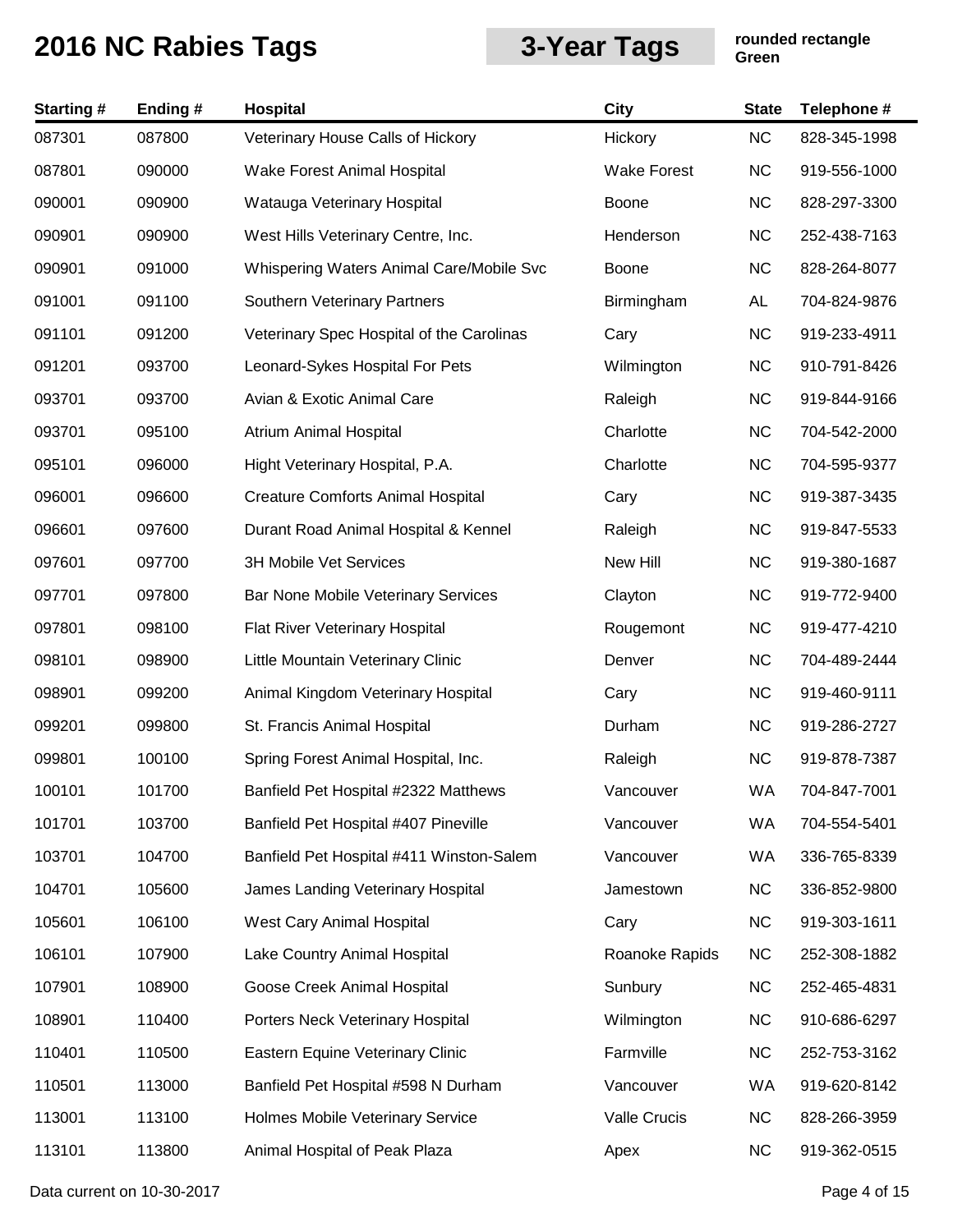| <b>Starting#</b> | Ending# | Hospital                                   | City          | <b>State</b> | Telephone #  |
|------------------|---------|--------------------------------------------|---------------|--------------|--------------|
| 113801           | 114000  | Mobile Large Animal Veterinary Service     | Troutman      | <b>NC</b>    | 704-528-1717 |
| 114001           | 114800  | 70 West Veterinary Hospital                | Havelock      | <b>NC</b>    | 252-447-9525 |
| 114801           | 117800  | Banfield Pet Hospital #2347 Charlotte-IKEA | Vancouver     | WA           | 704-596-6224 |
| 117801           | 118600  | Vet Mobile, PLLC                           | Cary          | <b>NC</b>    | 919-467-6297 |
| 118601           | 118900  | Mobile Vet Care of S Charlotte             | Charlotte     | <b>NC</b>    | 704-458-4928 |
| 118901           | 120100  | Forest Hills Veterinary Hospital           | Wilmington    | <b>NC</b>    | 910-362-9955 |
| 120101           | 120200  | Triangle Equine Mobile Vet. Services       | Cary          | <b>NC</b>    | 919-460-6300 |
| 120201           | 121000  | Academy East Veterinary Hospital           | Fuquay-Varina | <b>NC</b>    | 919-552-1040 |
| 121001           | 121900  | <b>Plantation Animal Hospital</b>          | Clayton       | <b>NC</b>    | 919-359-9977 |
| 121901           | 122000  | Dr Kate's Mobile Veterinary Practice       | Raleigh       | <b>NC</b>    | 919-832-2000 |
| 122001           | 122100  | Carolina Vetererinary Specialist Referral  | Greensboro    | <b>NC</b>    | 336-632-0605 |
| 122101           | 122800  | All Pets Animal Hospital of Sneads Ferry   | Jacksonville  | <b>NC</b>    | 910-327-1100 |
| 122801           | 122900  | <b>Quality Care Animal Hospital</b>        | Four Oaks     | <b>NC</b>    | 919-963-3044 |
| 122901           | 123400  | <b>Caring Hearts Animal Hospital</b>       | Matthews      | <b>NC</b>    | 704-893-2799 |
| 123401           | 123600  | Greystone Animal Hospital                  | Raleigh       | <b>NC</b>    | 919-676-1711 |
| 123601           | 125600  | Banfield Pet Hospital #1249 Wake Forest    | Vancouver     | WA           | 919-562-3852 |
| 125601           | 128600  | Banfield Pet Hospital #416 Jacksonville    | Vancouver     | WA           | 910-938-1627 |
| 128601           | 128700  | Animal Medical Clinic of South Boston      | Danville      | VA           | 434-575-0034 |
| 128701           | 128800  | Mount Hermon Animal Clinic                 | Danville      | VA           | 434-886-2499 |
| 128801           | 128900  | Nature Veterinary Center                   | South Hill    | VA           | 434-447-3553 |
| 128901           | 129600  | <b>Asheville Humane Society</b>            | Asheville     | <b>NC</b>    | 828-761-2001 |
| 129601           | 130700  | Northampton County Health Dept             | Jackson       | <b>NC</b>    | 252-534-5841 |
| 130701           | 140700  | Nash County Animal Control                 | Nashville     | <b>NC</b>    | 252-459-9855 |
| 140701           | 141700  | <b>Iredell County Animal Services</b>      | Statesville   | <b>NC</b>    | 704-878-5424 |
| 141701           | 141700  | Durham Sheriff's Office Animal Services    | Durham        | <b>NC</b>    | 919-560-0630 |
| 141701           | 142200  | Davidson County Health Department          | Lexington     | <b>NC</b>    | 336-242-2310 |
| 142201           | 144200  | Wake County Animal Care & Control          | Raleigh       | <b>NC</b>    | 919-212-7387 |
| 144201           | 144300  | <b>UNC-Chapel Hill</b>                     | Chapel Hill   | <b>NC</b>    | 919-966-2906 |
| 144301           | 145300  | Banfield Pet Hospital #600 S Durham        | Vancouver     | WA           | 919-402-8801 |
| 145301           | 145300  | Cabarrus Pets Society, Inc.                | Concord       | <b>NC</b>    | 704-933-2618 |
| 145301           | 147300  | Cumberland County Health Dept.             | Fayetteville  | <b>NC</b>    | 910-433-3622 |
| 147301           | 147400  | Durham County Animal Shelter               | Durham        | <b>NC</b>    | 919-560-0640 |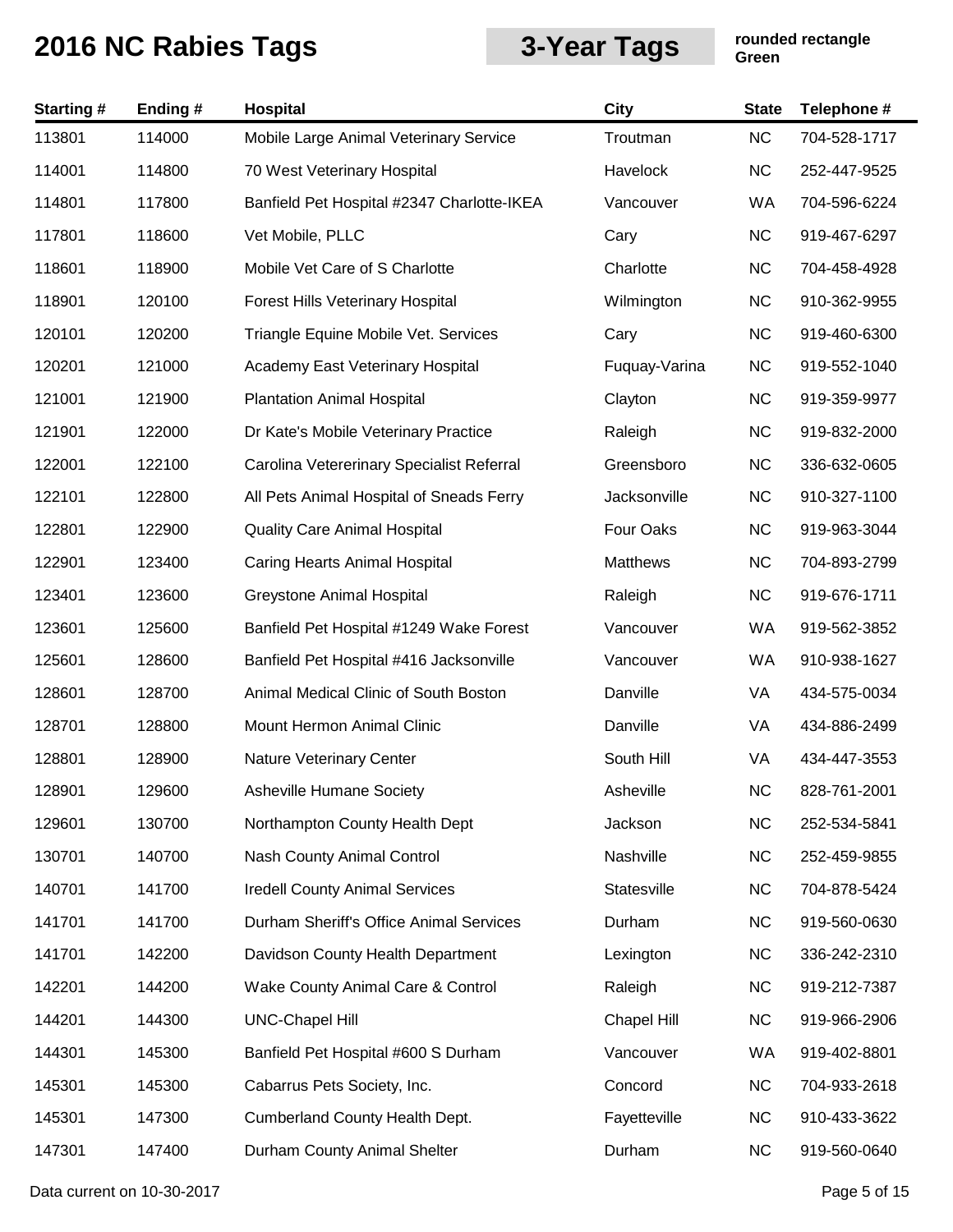| <b>Starting#</b> | Ending # | <b>Hospital</b>                             | City          | <b>State</b> | Telephone #  |
|------------------|----------|---------------------------------------------|---------------|--------------|--------------|
| 147401           | 147700   | Forsyth County Animal Shelter               | Winston Salem | NC           | 336-703-2482 |
| 147701           | 148000   | Halifax County Health Dept ATTN: J. Dillard | Halifax       | <b>NC</b>    | 252-583-6651 |
| 148001           | 148500   | <b>Warrenton Animal Clinic</b>              | Warrenton     | <b>NC</b>    | 252-257-0737 |
| 148001           | 148000   | <b>Granville Co Animal Control</b>          | Oxford        | <b>NC</b>    | 919-693-6749 |
| 148501           | 148600   | Pender Co Animal Shelter                    | <b>Burgaw</b> | <b>NC</b>    | 910-259-1484 |
| 148601           | 148800   | Close Calls, PLLC                           | Raleigh       | <b>NC</b>    | 919-749-3590 |
| 148801           | 149100   | Healthy Pets Mobile Vet                     | Garner        | <b>NC</b>    | 919-329-7387 |
| 149101           | 150600   | Banfield Pet Hospital #602 Apex             | Vancouver     | WA           | 919-387-0954 |
| 150601           | 152100   | Union County Animal Services Bureau         | Monroe        | <b>NC</b>    | 704-283-3548 |
| 152101           | 152200   | The Oaks Veterinary Clinic                  | Smithfield    | VA           | 757-357-2324 |
| 152201           | 152300   | Polk County Animal Control                  | Columbus      | <b>NC</b>    | 828-894-3001 |
| 152301           | 153700   | Banfield Pet Hospital #1095 Mooresville     | Vancouver     | WA           | 704-799-3812 |
| 153701           | 153700   | Randolph County Animal Control              | Asheboro      | <b>NC</b>    | 336-683-8235 |
| 153701           | 154800   | Banfield Pet Hospital #412 Greensboro       | Vancouver     | WA           | 336-852-6121 |
| 153701           | 153700   | Second Chance Pet Adoptions                 | Cary          | <b>NC</b>    | 919-851-8404 |
| 154801           | 156300   | Banfield Pet Hospital #413 East Greensboro  | Vancouver     | WA           | 336-545-8333 |
| 156301           | 157800   | Banfield Pet Hospital #414 Winston Salem    | Vancouver     | WA           | 336-377-3026 |
| 157801           | 159800   | <b>Bunn Animal Hospital</b>                 | <b>Bunn</b>   | <b>NC</b>    | 919-496-7401 |
| 159801           | 160300   | Riverbend Swine Consulting, PC              | Goldsboro     | <b>NC</b>    | 919-731-3002 |
| 160301           | 161300   | Banfield Pet Hospital #415 Fayetteville     | Fayetteville  | <b>NC</b>    | 910-864-1337 |
| 161301           | 161500   | Creekside Mobile Veterinary Service         | Wendell       | <b>NC</b>    | 770-826-3200 |
| 161501           | 162500   | Banfield Pet Hospital #1207 Arden           | Vancouver     | WA           | 828-681-0519 |
| 162501           | 163500   | Banfield Pet Hospital #1392 Aberdeen        | Vancouver     | WA           | 910-692-4931 |
| 162501           | 162500   | Cat Care Veterinary Clinic                  | Morrisville   | <b>NC</b>    | 919-380-2737 |
| 163501           | 165000   | Four Paws Veterinary Hospital               | Southport     | <b>NC</b>    | 910-457-7387 |
| 165001           | 165300   | Homeward Bound Mobile Vet Service           | Raleigh       | <b>NC</b>    | 919-847-2500 |
| 165301           | 166300   | Bear Creek Mobile Vet Service               | Albermarle    | <b>NC</b>    | 704-986-0000 |
| 166301           | 166800   | Carolina Animal Hospital of Creedmoor       | Creedmoor     | <b>NC</b>    | 919-528-0606 |
| 166801           | 166800   | Animal Protection Society of Caswell County | Yanceyville   | <b>NC</b>    | 336-694-4921 |
| 166801           | 167100   | <b>Cary Animal Control</b>                  | Cary          | <b>NC</b>    | 919-319-4517 |
| 167101           | 167600   | Banfield Pet Hospital #1509 Charlotte       | Vancouver     | WA           | 704-583-9440 |
| 167101           | 167100   | Robeson County Animal Shelter               | St. Paul      | <b>NC</b>    | 910-865-2200 |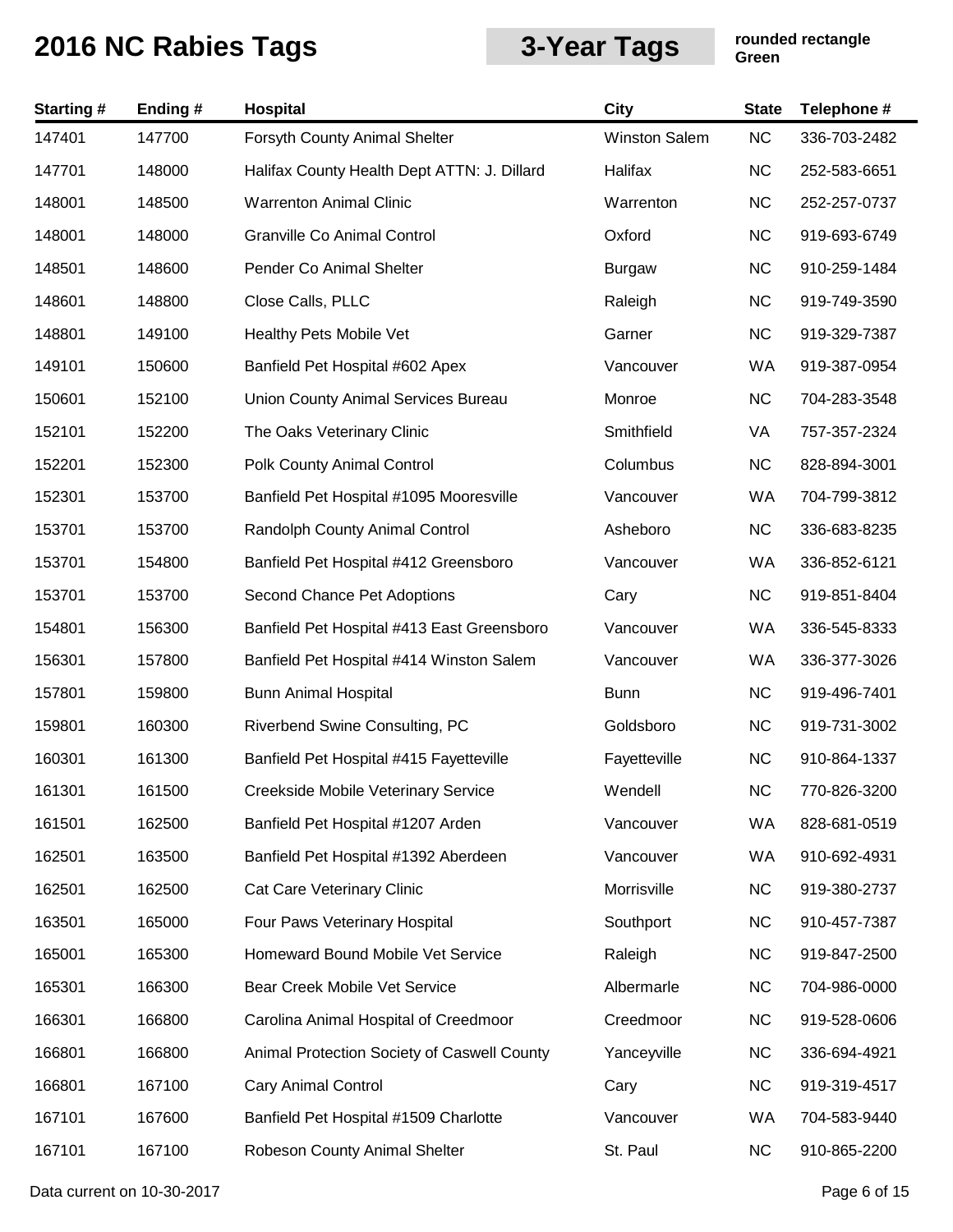| <b>Starting#</b> | Ending# | Hospital                                        | <b>City</b>           | <b>State</b> | Telephone #  |
|------------------|---------|-------------------------------------------------|-----------------------|--------------|--------------|
| 167601           | 167600  | <b>Surry County Animal Control</b>              | Dodson                | <b>NC</b>    | 336-401-8481 |
| 167601           | 167800  | Dr Ivey Smith Mobile Vet                        | Snow Hill             | <b>NC</b>    | 252-714-9581 |
| 167801           | 167900  | Piedmont Equine Mobile Veterinary Service       | Marshville            | <b>NC</b>    | 704-989-3933 |
| 167901           | 167900  | <b>Burke County Sheriff Dept Animal Control</b> | Morganton             | <b>NC</b>    | 828-438-5500 |
| 167901           | 168000  | Heartway Holistic Vet                           | Floyd                 | VA           | 540-818-7004 |
| 168001           | 169500  | Banfield Pet Hospital #1929 Knightdale          | Vancouver             | WA           | 919-266-1747 |
| 169501           | 170400  | Harmony Animal Hospital                         | Apex                  | <b>NC</b>    | 919-303-3456 |
| 170401           | 170500  | Paws At Your Doorstep Mobile Vet Service        | Cary                  | <b>NC</b>    | 919-247-2670 |
| 170501           | 170500  | <b>Stanly County HD Animal Control</b>          | Albermarle            | <b>NC</b>    | 704-982-8354 |
| 170501           | 170600  | Pampered Pets Mobile Veterinary Services        | Wadesboro             | <b>NC</b>    | 704-465-2307 |
| 170501           | 170500  | <b>Brunswick County Animal Services</b>         | Supply                | <b>NC</b>    | 910-754-8204 |
| 170601           | 171100  | Banfield Pet Hospital #2124 Sharon Amity        | Vancouver             | <b>WA</b>    | 704-364-4171 |
| 171101           | 171300  | Banfield Pet Hospital #610 Greenville           | Vancouver             | WA           | 252-756-3145 |
| 171301           | 171900  | Carolina Forest Animal Clinic                   | Jacksonville          | <b>NC</b>    | 910-347-1219 |
| 171901           | 172000  | Carolina Veterinary Specialists                 | Matthews              | <b>NC</b>    | 704-815-3939 |
| 172001           | 172300  | Carolinas Veterinary Care Clinic                | Huntersville          | <b>NC</b>    | 704-439-0600 |
| 172301           | 172800  | Small Paws Veterinary Clinic                    | <b>Elizabeth City</b> | <b>NC</b>    | 252-384-0109 |
| 172801           | 172900  | Anderson Creek Mobile Veterinary Services       | Spring Lake           | <b>NC</b>    | 910-603-5037 |
| 172801           | 172800  | SPCA of Northeastern NC                         | <b>Elizabeth City</b> | <b>NC</b>    | 252-338-5222 |
| 172901           | 173900  | Spay Neuter Clinic of the Carolinas             | Charlotte             | <b>NC</b>    | 704-542-9997 |
| 173901           | 174900  | Banfield Pet Hospital #2229 Morrisville         | Vancouver             | <b>WA</b>    | 919-467-1562 |
| 174901           | 175400  | Middle Creek Veterinary Hospital                | Raleigh               | <b>NC</b>    | 919-773-1043 |
| 175401           | 175500  | Brown Creek Equine Hospital                     | Polkton               | <b>NC</b>    | 704-272-7447 |
| 175501           | 175500  | <b>Cumberland County Animal Control</b>         | Fayetteville          | <b>NC</b>    | 910-321-6857 |
| 175501           | 176000  | Shiloh Animal Hospital                          | Morrisville           | <b>NC</b>    | 919-825-1000 |
| 176001           | 176200  | Local Mobile Veterinary Practice                | Durham                | <b>NC</b>    | 919-219-4919 |
| 176201           | 177200  | Banfield Pet Hospital #2110 Wesley Chapel       | Vancouver             | WA           | 704-821-1415 |
| 176201           | 176200  | <b>Craven Pamlico Animal Services</b>           | New Bern              | <b>NC</b>    | 252-637-4606 |
| 176901           | 177000  | Banfield Pet Hospital #1436 Monroe              | Vancouver             | WA           | 704-238-8228 |
| 177201           | 177700  | <b>Highlands Pet Hospital</b>                   | Concord               | <b>NC</b>    | 704-464-4463 |
| 177701           | 178000  | Ark Mobile Vet Housecalls                       | Graham                | <b>NC</b>    | 919-932-0700 |
| 178001           | 178200  | Frenzel's Mobile Vet Clinic                     | Mebane                | <b>NC</b>    | 336-694-6688 |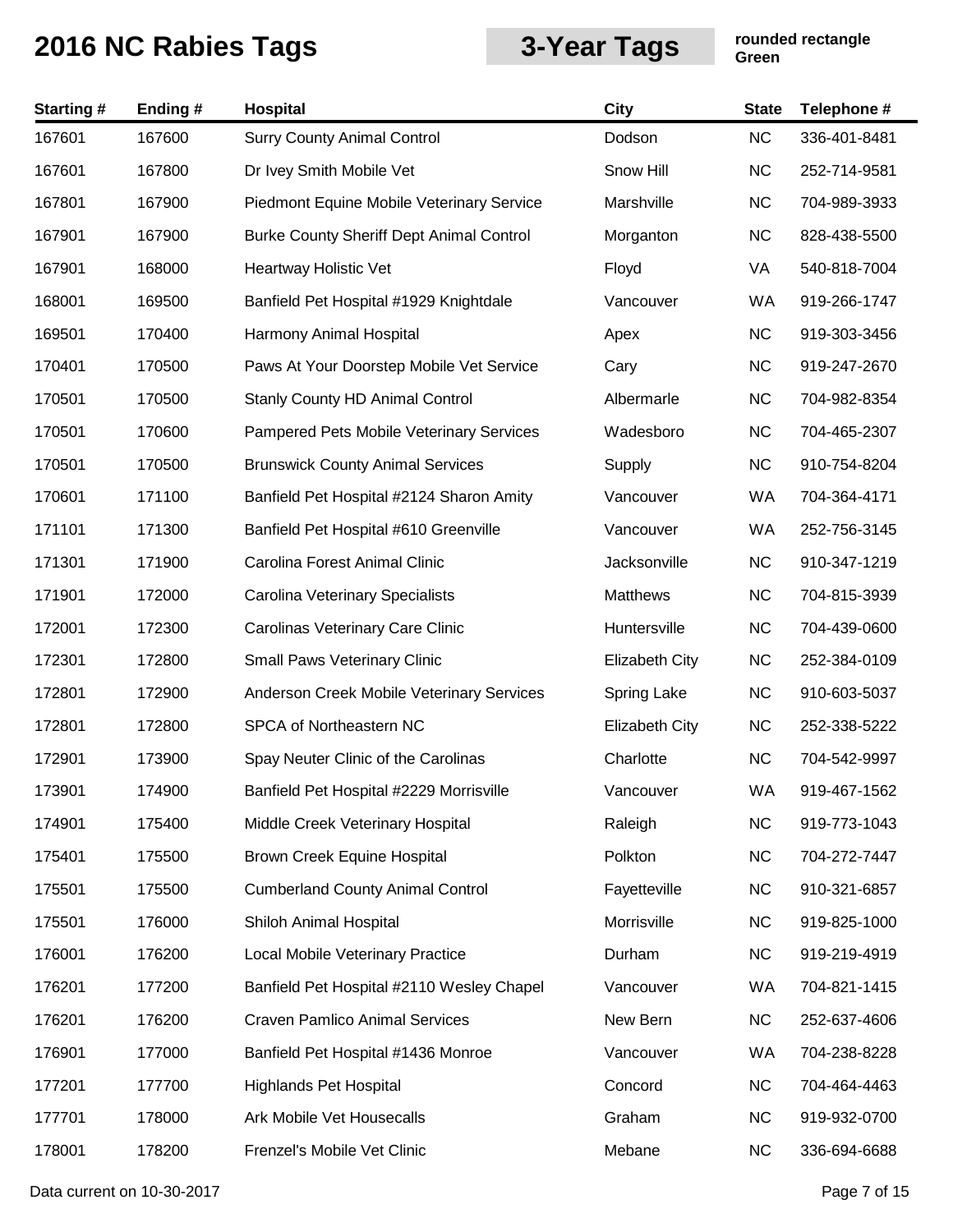| Starting# | Ending# | <b>Hospital</b>                                 | <b>City</b>           | <b>State</b> | Telephone #  |
|-----------|---------|-------------------------------------------------|-----------------------|--------------|--------------|
| 178001    | 178000  | Carolina Value Vet Mobile Vaccine Clinic        | Concord               | <b>NC</b>    | 704-288-8620 |
| 178201    | 178300  | Chatham Mobile Veterinary Service               | <b>Bear Creek</b>     | <b>NC</b>    | 919-239-9362 |
| 178301    | 181300  | Charlotte-Mecklenburg Animal Care & Control     | Charlotte             | <b>NC</b>    | 704-336-6695 |
| 181301    | 181700  | VCA Broadstreet Animal Hospital                 | Fuquay Varina         | <b>NC</b>    | 919-557-3206 |
| 181701    | 182300  | Animal Hospital of New Bern PLLC                | New Bern              | <b>NC</b>    | 252-649-1520 |
| 181701    | 181700  | Sampson County Animal Shelter                   | Clinton               | <b>NC</b>    | 910-592-8493 |
| 181701    | 181700  | <b>Yadkin County Animal Control</b>             | Yadkinville           | <b>NC</b>    | 336-677-2500 |
| 182301    | 182300  | <b>Beaufort County Animal Control</b>           | Washington            | <b>NC</b>    | 252-946-4517 |
| 182301    | 182400  | Fix A Friend Spay Neuter Clinic                 | Winnebo               | <b>NC</b>    | 910-253-8161 |
| 182401    | 182400  | <b>Richmond County Animal Shelter</b>           | Rockingham            | <b>NC</b>    | 910-997-8211 |
| 182401    | 182800  | Banfield Pet Hospital #5029 Cary Stonebridge    | Vancouver             | WA           | 919-387-5976 |
| 182801    | 184800  | Vets for Pets                                   | Dunn                  | <b>NC</b>    | 910-892-3540 |
| 184801    | 185200  | <b>Broadway Veterinary Hospital</b>             | Durham                | <b>NC</b>    | 919-973-0292 |
| 185201    | 185300  | Dr. Elizabeth Herring                           | Harrells              | <b>NC</b>    | 910-990-1631 |
| 185301    | 185400  | HorseCare Veterinary Service                    | Zebulon               | <b>NC</b>    | 919-601-4122 |
| 185301    | 185300  | <b>TriCounty Animal Shelter</b>                 | Tyner                 | <b>NC</b>    | 252-221-8514 |
| 185401    | 186400  | Banfield Pet Hospital #5042 Creedmoor           | Vancouver             | WA           | 919-847-3548 |
| 186401    | 186500  | Dr. Lewis Dodds                                 | <b>High Point</b>     | <b>NC</b>    | 336-880-8893 |
| 186501    | 186700  | North Hills Animal Hospital & Resort            | Raleigh               | <b>NC</b>    | 919-307-4800 |
| 186701    | 187200  | Banfield Pet Hospital #5054 Falls of Neuse      | Vancouver             | WA           | 919-872-5406 |
| 187201    | 187300  | Right at Home Mobile Veterinary Services PLLC   | <b>Kitty Hawk</b>     | <b>NC</b>    | 252-202-8460 |
| 187301    | 187400  | <b>Blue Water Veterinary Services PLLC</b>      | Kill Devil Hills      | <b>NC</b>    | 252-455-1595 |
| 187401    | 187400  | <b>Franklin County Animal Control</b>           | Louisburg             | <b>NC</b>    | 919-496-3032 |
| 187401    | 187700  | Cedarwood Mobile Veterinary Service             | <b>Willow Springs</b> | <b>NC</b>    | 919-422-8561 |
| 187701    | 187800  | <b>Berkeley Veterinary Clinic</b>               | Goldsboro             | <b>NC</b>    | 919-778-5398 |
| 187801    | 187900  | Shaw Mobile Veterinary Practice                 | Sanford               | <b>NC</b>    | 919-775-5522 |
| 187901    | 188500  | Robinson Animal Hospital of Johnston County, P. | Clayton               | <b>NC</b>    | 919-553-7173 |
| 188501    | 189500  | Sharon Lakes Animal Hospital, P.A.              | Charlotte             | <b>NC</b>    | 704-552-0647 |
| 189501    | 189600  | Carolina Vet. Specialists South Charlotte       | Charlotte             | <b>NC</b>    | 704-504-9608 |
| 189601    | 191400  | Wilmington Animal Health Care                   | Wilmington            | <b>NC</b>    | 910-791-7101 |
| 191401    | 191600  | <b>Foothills Humane Society</b>                 | Tryon                 | <b>NC</b>    | 828-863-4444 |
| 191601    | 191700  | <b>Healing Springs Animal Hospital</b>          | Galax                 | VA           | 276-236-5103 |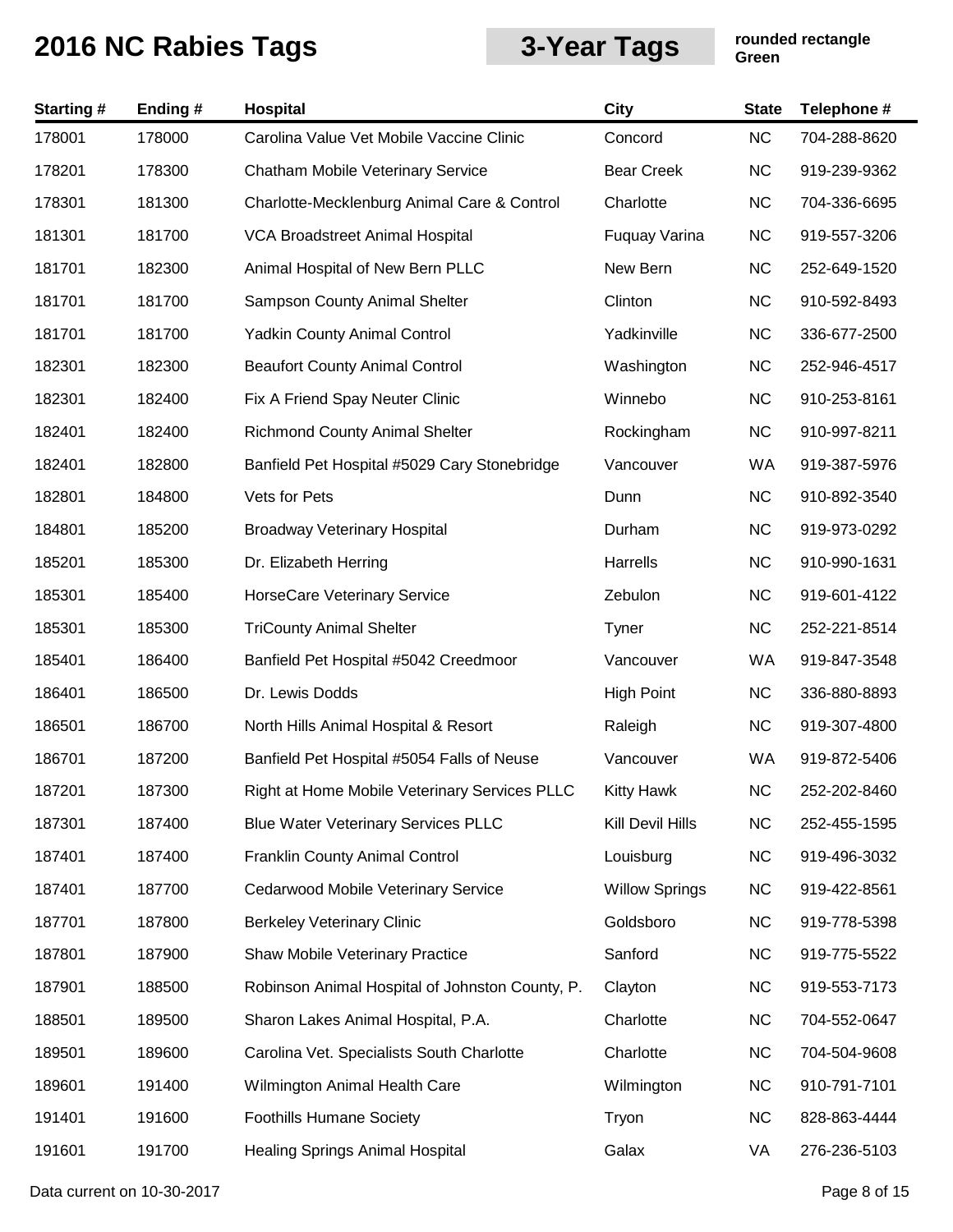| <b>Starting#</b> | Ending # | Hospital                                         | City               | <b>State</b> | Telephone #  |
|------------------|----------|--------------------------------------------------|--------------------|--------------|--------------|
| 191701           | 191800   | <b>Caldwell County Animal Control</b>            | Lenoir             | <b>NC</b>    | 828-757-8625 |
| 191801           | 191900   | <b>Animobile Veterinary Services</b>             | Tryon              | <b>NC</b>    | 919-932-0305 |
| 191901           | 192700   | <b>Boulevard Animal Hospital</b>                 | Raleigh            | <b>NC</b>    | 919-828-7468 |
| 192701           | 193200   | <b>Guilford County Animal Services (Shelter)</b> | Greensboro         | <b>NC</b>    | 336-641-3400 |
| 193201           | 193300   | Tender Touch Mobile Vet Care                     | Raleigh            | <b>NC</b>    | 919-247-7391 |
| 193301           | 193700   | <b>Carteret County Animal Control</b>            | Morehead City      | <b>NC</b>    | 252-728-8585 |
| 193701           | 194100   | Spay Neuter Assistance Program                   | New Hill           | <b>NC</b>    | 919-783-7627 |
| 194101           | 194200   | <b>Cabarrus Emergency Veterinary Clinic</b>      | Kannapolis         | <b>NC</b>    | 704-932-1182 |
| 194201           | 194400   | Paws & Claws Mobile Vet                          | Huntersville       | <b>NC</b>    | 704-779-4200 |
| 194701           | 195400   | Banfield Pet Hospital #1508 Concord              | Vancouver          | WA           | 704-782-3921 |
| 195101           | 196700   | <b>Garner Animal Hospital</b>                    | Raleigh            | <b>NC</b>    | 919-772-0404 |
| 195401           | 195600   | Animal Medical Center of Danville                | Danville           | VA           | 434-793-6477 |
| 196701           | 197700   | China Grove Animal Hospital                      | China Grove        | <b>NC</b>    | 704-857-1017 |
| 197701           | 198500   | Waxhaw Animal Hospital                           | Waxhaw             | <b>NC</b>    | 704-843-2269 |
| 198501           | 198700   | <b>Wellspring Holistic Vet Care</b>              | Wilmington         | <b>NC</b>    | 910-791-2296 |
| 198701           | 199600   | Animal Hospital of Mebane                        | Mebane             | <b>NC</b>    | 919-304-1600 |
| 199601           | 199700   | Maple Veterinary Mobile Services                 | Monroe             | <b>NC</b>    | 704-635-7788 |
| 199701           | 200000   | Mitchell County Animal Rescue Shelter            | <b>Spruce Pine</b> | <b>NC</b>    | 828-765-6952 |
| 200001           | 200200   | Alamance Countryside Mobile Vet Srevice          | <b>Burlington</b>  | <b>NC</b>    | 336-451-7826 |
| 200201           | 201400   | Clear Creek Animal Hospital, P.A.                | Charlotte          | <b>NC</b>    | 704-537-8405 |
| 201401           | 201800   | VCA Cornerstone #487 High House                  | Cary               | <b>NC</b>    | 919-319-1555 |
| 201801           | 202100   | Banfield Pet Hospital #1511 Blackeney            | Vancouver          | WA           | 704-844-6676 |
| 202201           | 202700   | Banfield Pet Hospital #1208 Asheville            | Vancouver          | WA           | 828-298-1800 |
| 202701           | 203700   | Banfield Pet Hospital #2374 Six Forks            | Vancouver          | WA           | 919-847-1064 |
| 203701           | 203800   | Frontier Mobile Veterinay Service                | Iron Station       | <b>NC</b>    | 704-745-7550 |
| 203801           | 203900   | Youngsville Animal Hospital                      | Youngsville        | <b>NC</b>    | 919-494-5511 |
| 203901           | 204000   | <b>Bladen County Animal Control</b>              | Elizabethtown      | <b>NC</b>    | 910-862-6918 |
| 204001           | 204200   | Mobile Equine & House Call Service               | Charlotte          | <b>NC</b>    | 704-541-3966 |
| 204201           | 204700   | VCA Triangle Tower Animal Hospital               | Raleigh            | <b>NC</b>    | 919-231-8030 |
| 204701           | 205201   | <b>Gandy Animal Hospital</b>                     | Rockingham         | <b>NC</b>    | 910-997-2518 |
| 205301           | 205400   | Alexander At The Park Vet Hospital               | Durham             | <b>NC</b>    | 919-484-9909 |
| 205401           | 205500   | Whiskers and Paws Veterinary Wellness Clinic     | Concord            | <b>NC</b>    | 704-213-1403 |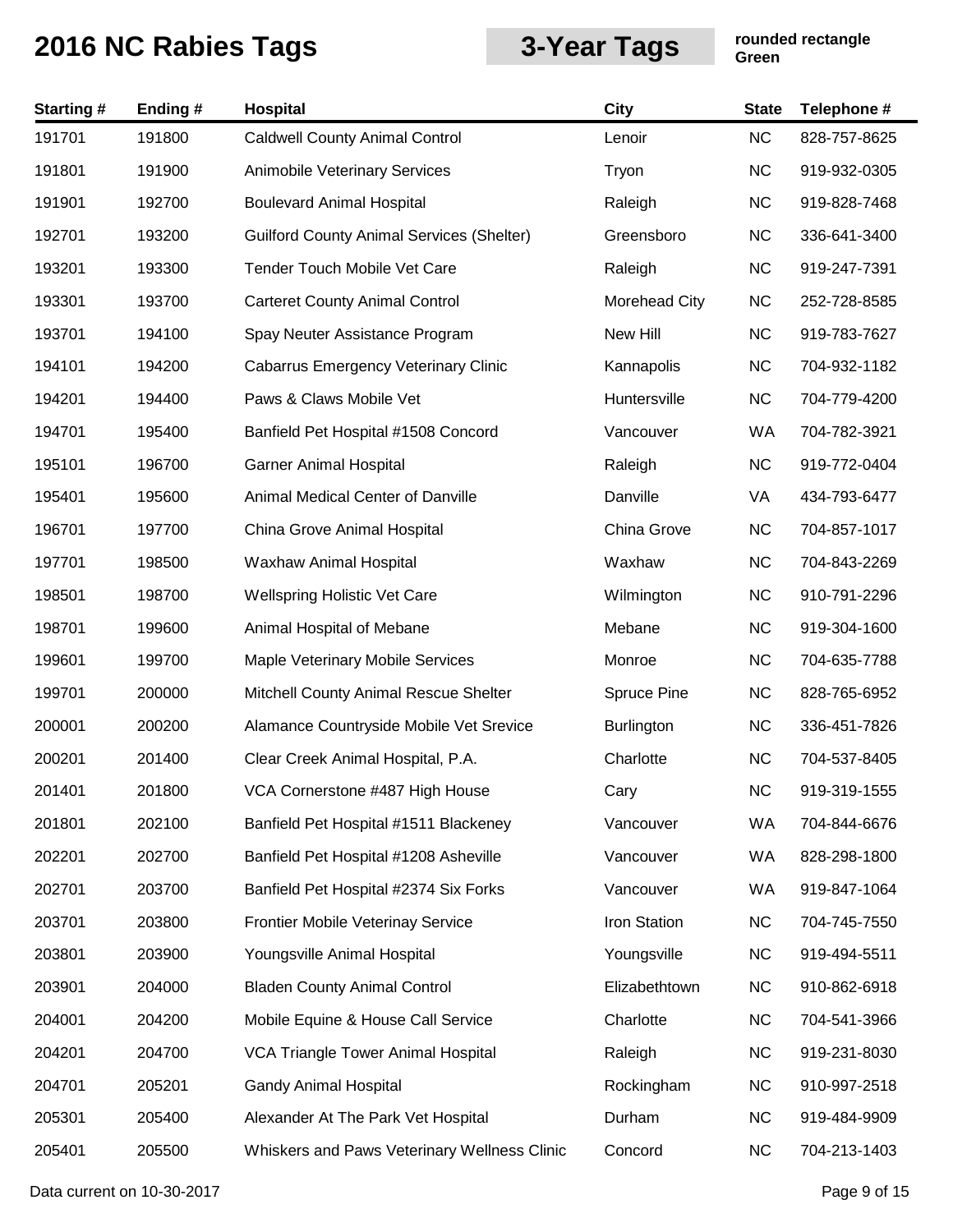| <b>Starting#</b> | Ending# | Hospital                                        | <b>City</b>           | <b>State</b> | Telephone #  |
|------------------|---------|-------------------------------------------------|-----------------------|--------------|--------------|
| 205501           | 205700  | <b>Sunvet Animal Wellness Clinic</b>            | Asheville             | <b>NC</b>    | 828-254-2221 |
| 205701           | 207301  | Lakewood Veterinary Hospital, P.A.              | Mooresville           | <b>NC</b>    | 704-662-6077 |
| 207401           | 207500  | Banfield Pet Hospital #1170 White Oak           | Vancouver             | WA           | 919-771-2344 |
| 207501           | 207600  | Vanguard Veterinary Hospital                    | <b>Southern Pines</b> | <b>NC</b>    | 910-420-2902 |
| 207601           | 207700  | Mobile Vet Practice of Raleigh                  | Raleigh               | <b>NC</b>    | 919-802-1622 |
| 207701           | 209700  | Banfield Pet Hospital #594 E. Millbrook-Raleigh | Vancouver             | WA           | 919-790-8337 |
| 209701           | 210400  | Banfield Pet Hospital #2247 Sanford             | Vancouver             | WA           | 919-774-6428 |
| 210401           | 210700  | Western Wake Veterinary Service                 | Apex                  | <b>NC</b>    | 919-362-1344 |
| 210710           | 211200  | Banfield Pet Hospital #1413 Burlington          | Vancouver             | WA           | 336-524-9106 |
| 211201           | 211900  | <b>Forest City Animal Hospital</b>              | <b>Forest City</b>    | <b>NC</b>    | 828-229-3250 |
| 211901           | 212800  | Willow Oak Veterinary Hospital                  | Durham                | <b>NC</b>    | 919-908-6744 |
| 212801           | 213000  | <b>Oriental Pet Clinic</b>                      | Oriental              | <b>NC</b>    | 252-249-2775 |
| 213001           | 213200  | Banfield Pet Hospital #417 Wilmington           | Vancouver             | WA           | 910-796-0401 |
| 213201           | 215200  | Humane Society Charlotte Spay&Neuter Clinic-To  | Charlotte             | <b>NC</b>    | 704-494-7707 |
| 215201           | 215700  | Heritage Animal Hospital                        | <b>Wake Forest</b>    | <b>NC</b>    | 919-412-4389 |
| 215701           | 216200  | <b>Surry Spay Neuter Clinic</b>                 | Ararat                | <b>NC</b>    | 336-756-2578 |
| 216201           | 216700  | Banfield Pet Hospital #2213 at Ramsey           | Vancouver             | WA           | 910-884-1206 |
| 216701           | 217200  | Animal Hospital of Whiteville                   | Whiteville            | <b>NC</b>    | 910-642-3221 |
| 217201           | 218700  | Banfield Pet Hospital #1170 White Oak           | Vancouver             | WA           | 919-771-2344 |
| 218701           | 219200  | Burlington Animal Shelter/Adoption Center       | <b>Haw River</b>      | <b>NC</b>    | 336-578-0343 |
| 219201           | 220700  | Banfield Pet Hospital #597 Garner               | Vancouver             | <b>WA</b>    | 919-661-1926 |
| 220701           | 221700  | Banfield Pet Hospital #418 Hickory              | Vancouver             | WA           | 828-261-0356 |
| 221701           | 226700  | VIP Petcare Gentle Doctor NC Raleigh            | Windsor               | СA           | 800-427-7973 |
| 226701           | 227200  | North Wayne Animal Hospital                     | Pikeville             | <b>NC</b>    | 919-242-6044 |
| 227201           | 228200  | Appalachian-New River Veter. Assoc PA.          | Boone                 | <b>NC</b>    | 828-264-5621 |
| 228201           | 228600  | Powellsville Pet Clinic                         | Powellsville          | <b>NC</b>    | 252-209-9077 |
| 228601           | 228700  | Phillips Animal Medical Hospital                | Gastonia              | <b>NC</b>    | 704-867-3514 |
| 228701           | 229900  | Banfield Pet Hospital #1140 High Point          | Vancouver             | WA           | 336-884-4035 |
| 229901           | 230000  | <b>Transylvania County Animal Services</b>      | <b>Brevard</b>        | <b>NC</b>    | 828-883-3713 |
| 230001           | 230100  | <b>Bridges Mobile Services</b>                  | Grover                | <b>NC</b>    | 704-937-3300 |
| 230101           | 230200  | Dr. Monty C. Freshwater                         | Mebane                | <b>NC</b>    | 919-649-0796 |
| 230201           | 231400  | Banfield Pet Hospital #1846 Morehead            | Vancouver             | WA           | 252-247-4442 |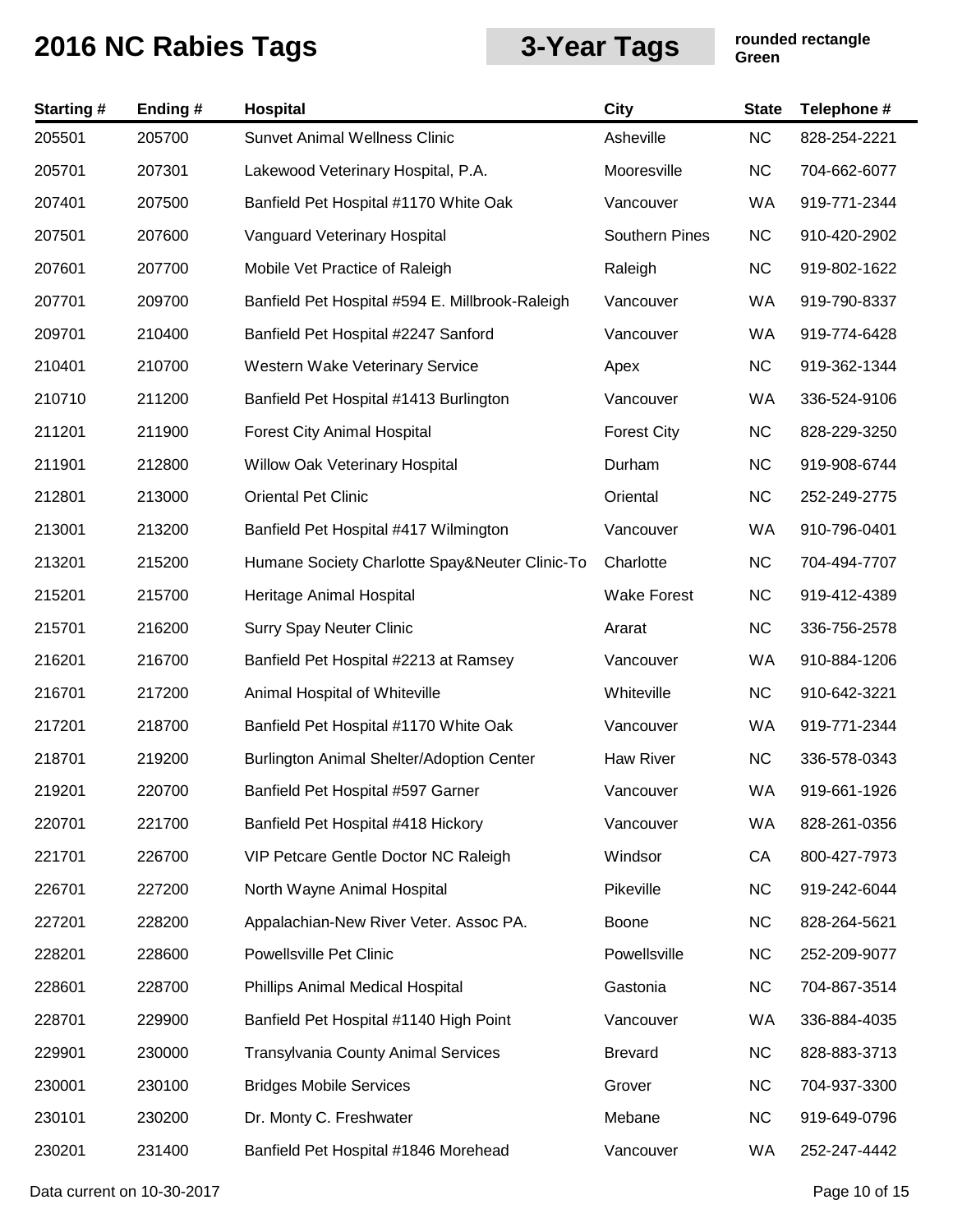| <b>Starting#</b> | Ending# | Hospital                                     | <b>City</b>        | <b>State</b> | Telephone #  |
|------------------|---------|----------------------------------------------|--------------------|--------------|--------------|
| 231401           | 232200  | Cary Veterinary Hospital                     | Cary               | <b>NC</b>    | 919-469-0947 |
| 232201           | 232700  | Banfield Pet Hospital #2288 Statesville      | Vancouver          | WA           | 704-878-8849 |
| 232701           | 233700  | Banfield Pet Hospital #5030 South Point      | Vancouver          | WA           | 919-316-1046 |
| 233701           | 234200  | <b>NCSU CVM Pharmacy</b>                     | Raleigh            | <b>NC</b>    | 919-513-6572 |
| 234201           | 235400  | North Paw Animal Hospital, Inc.              | Durham             | <b>NC</b>    | 919-471-1471 |
| 235401           | 235600  | Socks & CO Mobile Veterinary                 | Cary               | <b>NC</b>    | 919-244-2826 |
| 235601           | 235700  | Carolina Livestock Veterinary Service        | Statesville        | <b>NC</b>    | 828-228-7962 |
| 235701           | 236200  | Banfield Pet Hospital #5034 Strickland       | Vancouver          | WA           | 919-870-4908 |
| 236201           | 236700  | Ambassador Mobile Veterinarian Service       | Greensboro         | <b>NC</b>    | 336-254-1865 |
| 236701           | 241700  | VIP Petcare-Columbia                         | Windsor            | CA           | 800-427-7973 |
| 241701           | 243700  | Planned Pethood Spay & Neuter Clinic         | Greensboro         | <b>NC</b>    | 336-299-3999 |
| 243701           | 244700  | Anson County Animal shelter                  | Polkton            | <b>NC</b>    | 704-994-2738 |
| 243701           | 244700  | <b>VIP Petcare Atlanta</b>                   | Windsor            | CA           | 404-620-2290 |
| 244701           | 247200  | Banfield Pet Hospital #596 Brier Creek       | Vancouver          | WA           | 919-806-2960 |
| 247201           | 247400  | Tuscan Ridge Animal Hospital                 | <b>Wake Forest</b> | <b>NC</b>    | 919-556-1944 |
| 247601           | 247700  | Carolina Pet Rescue                          | Durham             | <b>NC</b>    | 919-225-7331 |
| 247701           | 248200  | Safe Haven for Cats                          | Raleigh            | <b>NC</b>    | 919-872-7233 |
| 248201           | 248200  | Banfield Pet Hospital #5063 Sharon Road      | Vancouver          | WA           | 704-367-5323 |
| 248401           | 248700  | Banfield Pet Hospital #1509 Charlotte        | Vancouver          | WA           | 704-583-9440 |
| 248701           | 249200  | <b>NCSU Mobile Hospital Service CVM</b>      | Raleigh            | <b>NC</b>    | 919-606-2752 |
| 249201           | 249700  | Dr. Ralph Houser                             | Pittsboro          | <b>NC</b>    | 336-376-8134 |
| 249701           | 250100  | Banfield Pet Hospital #595 Cary              | Cary               | <b>NC</b>    | 919-858-8450 |
| 250101           | 250200  | Whiskers and Paws Veterinary Wellness Clinic | Concord            | <b>NC</b>    | 704-213-1403 |
| 250201           | 250500  | ABEVET                                       | Pittsboro          | <b>NC</b>    | 919-933-8680 |
| 250501           | 250600  | River Cats Mobile Veterinary Service         | Wilmington         | <b>NC</b>    | 910-622-3360 |
| 250601           | 250700  | <b>Quartet Veterinary Emergency Hospital</b> | Cary               | <b>NC</b>    | 919-462-8989 |
| 250701           | 250900  | Carolina Veterinary Specialists              | Matthews           | <b>NC</b>    | 704-815-3939 |
| 250901           | 251000  | <b>Bladen County Animal Control</b>          | Elizabethtown      | <b>NC</b>    | 910-862-6918 |
| 251001           | 251200  | Iron Will Mobile Veterinary Services         | <b>Burlington</b>  | <b>NC</b>    | 336-263-8127 |
| 251201           | 251700  | Lexington Large Animal Medicine & Surgery    | Lexington          | <b>NC</b>    | 336-787-4901 |
| 251701           | 251800  | Pleasant Garden Veterinary Hospital          | Greensboro         | <b>NC</b>    | 336-676-8387 |
| 251801           | 251900  | <b>Foundation Equine</b>                     | Southern Pines     | <b>NC</b>    | 910-992-8225 |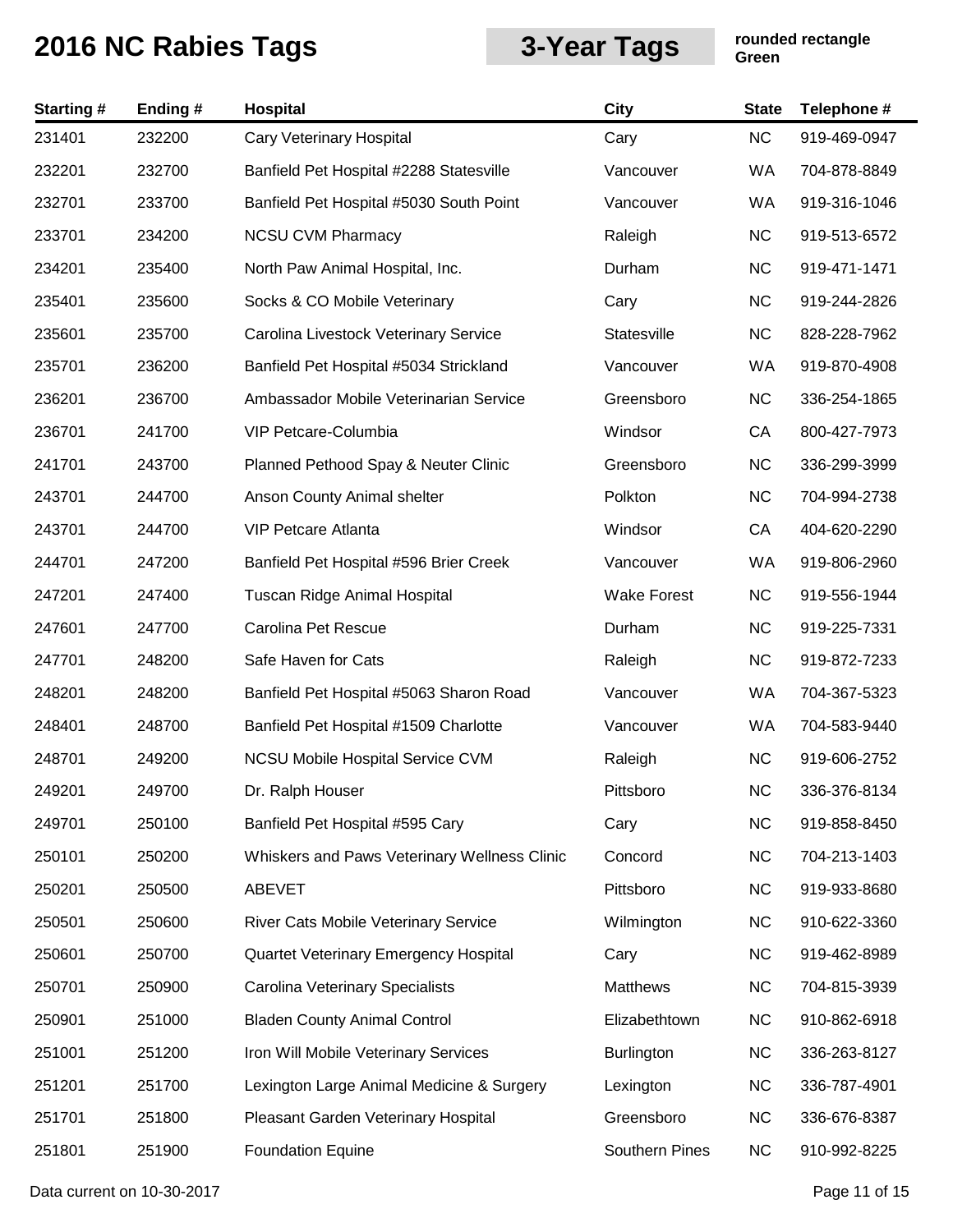| <b>Starting#</b> | Ending# | Hospital                                        | City                  | <b>State</b> | Telephone #  |
|------------------|---------|-------------------------------------------------|-----------------------|--------------|--------------|
| 251901           | 252100  | Youngsville Animal Hospital                     | Youngsville           | <b>NC</b>    | 919-494-5511 |
| 252101           | 252200  | Veterinary Housecalls of Raleigh Mobile PLLC    | Raleigh               | <b>NC</b>    | 984-200-9119 |
| 252201           | 252700  | Banfield Pet Hospital #417 Wilmington           | Vancouver             | <b>WA</b>    | 910-796-0401 |
| 252701           | 252800  | Dogwood Equine Clinic                           | <b>Southern Pines</b> | <b>NC</b>    | 910-245-2211 |
| 252801           | 252900  | Affordable Animal Care                          | Durham                | <b>NC</b>    | 919-620-7729 |
| 252901           | 253200  | Banfield Pet Hospital #415 Fayetteville         | Fayetteville          | <b>NC</b>    | 910-864-1337 |
| 253201           | 253300  | <b>Buchanan Mobile Veterinary Services PLLC</b> | Rutherfordton         | <b>NC</b>    | 954-789-7783 |
| 253301           | 253500  | Crossroads Mobile Veterinary Clinic             | Fletcher              | <b>NC</b>    | 828-490-0344 |
| 253501           | 253600  | Adopt An Angel                                  | <b>Boliva</b>         | <b>NC</b>    | 910-392-0557 |
| 253601           | 253700  | Banfield Pet Hospital #2110 Wesley Chapel       | Vancouver             | <b>WA</b>    | 704-821-1415 |
| 253701           | 254200  | Banfield Pet Hospital #610 Greenville           | Vancouver             | WA           | 252-756-3145 |
| 254201           | 254300  | <b>Quality Care Animal Hospital</b>             | Four Oaks             | <b>NC</b>    | 919-963-3044 |
| 254301           | 254500  | <b>Bridges Mobile Services</b>                  | Grover                | <b>NC</b>    | 704-937-3300 |
| 254501           | 254700  | <b>Caldwell County Animal Control</b>           | Lenoir                | <b>NC</b>    | 828-757-8625 |
| 254701           | 255200  | Banfield Pet Hospital #1511 Blackeney           | Vancouver             | WA           | 704-844-6676 |
| 255201           | 255700  | Banfield Pet Hospital #2124 Sharon Amity        | Vancouver             | <b>WA</b>    | 704-364-4171 |
| 255701           | 255900  | Animobile Veterinary Services                   | Tryon                 | <b>NC</b>    | 919-932-0305 |
| 255901           | 256700  | Banfield Pet Hospital #595 Cary                 | Cary                  | <b>NC</b>    | 919-858-8450 |
| 256701           | 261700  | VIP Petcare-Columbia                            | Windsor               | CA           | 800-427-7973 |
| 261701           | 261800  | East West Mobile Vet Practice                   | Aberdeen              | <b>NC</b>    | 910-944-3540 |
| 261801           | 262100  | Banfield Pet Hospital #1509 Charlotte           | Vancouver             | <b>WA</b>    | 704-583-9440 |
| 262101           | 262300  | <b>Quality Care Animal Hospital</b>             | Four Oaks             | <b>NC</b>    | 919-963-3044 |
| 262301           | 262700  | Banfield Pet Hospital #5029 Cary Stonebridge    | Vancouver             | WA           | 919-387-5976 |
| 262701           | 264200  | Thomasville Veterinary Hospital, P.A.           | Thomasville           | <b>NC</b>    | 336-475-9119 |
| 264201           | 264800  | <b>Hampstead Animal Hospital</b>                | Hampstead             | <b>NC</b>    | 910-270-4838 |
| 264810           | 264900  | <b>SPCA of Franklin County</b>                  | Youngsville           | <b>NC</b>    | 919-556-0954 |
| 264901           | 265000  | Whiskers and Paws Veterinary Wellness Clinic    | Concord               | <b>NC</b>    | 704-213-1403 |
| 265001           | 265200  | Walnut Street Animal Hospital                   | Cary                  | <b>NC</b>    | 919-948-6838 |
| 265201           | 265700  | Banfield Pet Hospital #1510 Charlotte-Perimeter | Vancouver             | WA           | 704-599-2957 |
| 265701           | 266200  | Banfield Pet Hospital #417 Wilmington           | Vancouver             | WA           | 910-796-0401 |
| 266201           | 266300  | <b>Small Animal Emergency Animal Services</b>   | Vass                  | <b>NC</b>    | 910-246-0405 |
| 266301           | 266500  | Mooresville Animal Hospital, P.A.               | Mooresville           | <b>NC</b>    | 704-664-4087 |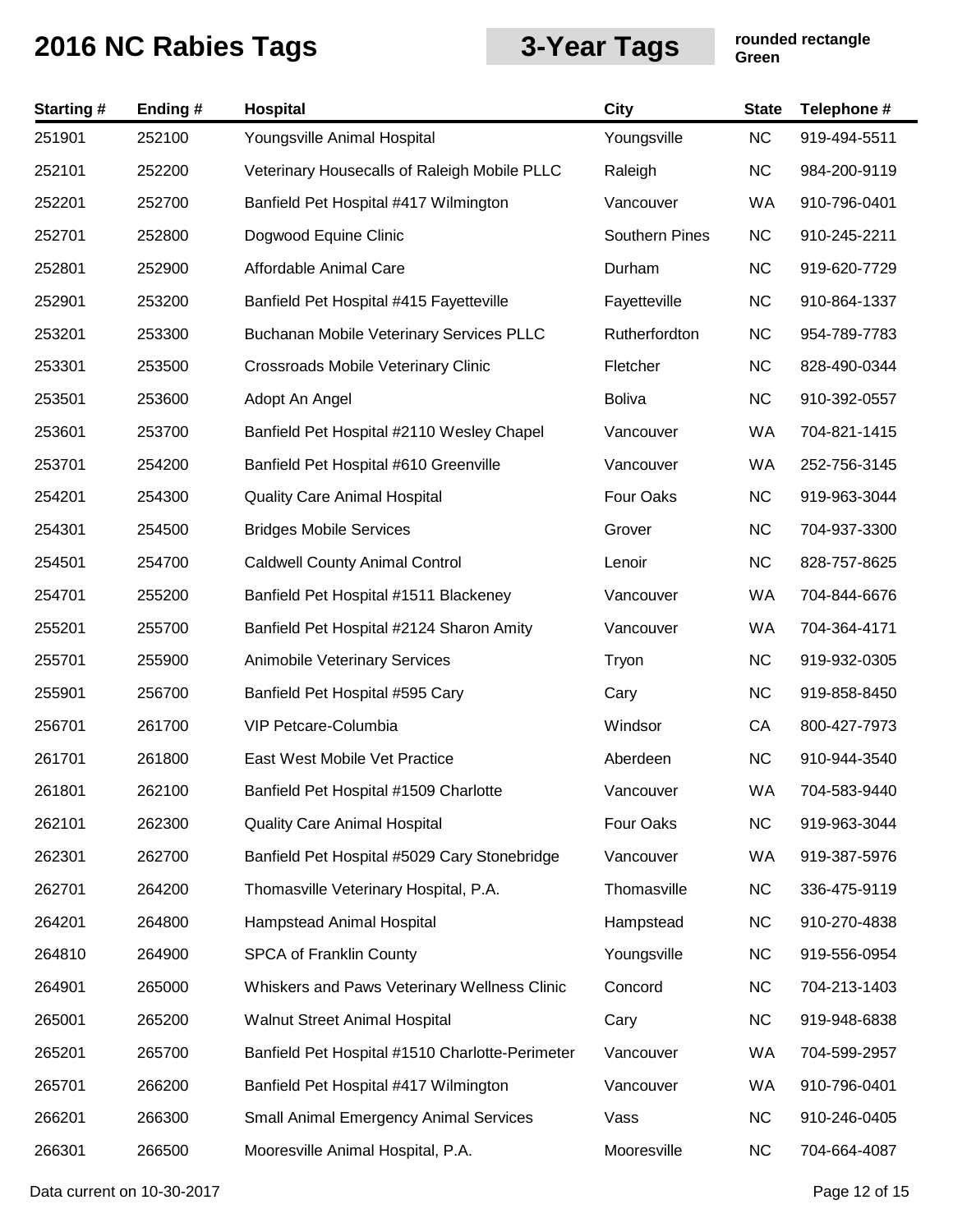| <b>Starting#</b> | Ending # | Hospital                                          | City               | <b>State</b> | Telephone #  |
|------------------|----------|---------------------------------------------------|--------------------|--------------|--------------|
| 266501           | 266600   | Whiskers and Paws Veterinary Wellness Clinic      | Concord            | <b>NC</b>    | 704-213-1403 |
| 266601           | 266700   | Right at Home Mobile Veterinary Services PLLC     | <b>Kitty Hawk</b>  | NC           | 252-202-8460 |
| 266701           | 271700   | VIP Petcare Gentle Doctor NC Raleigh              | Windsor            | CA           | 800-427-7973 |
| 271701           | 273700   | Affordable Animal Care                            | Durham             | <b>NC</b>    | 919-620-7729 |
| 273701           | 274700   | <b>VIP Petcare Atlanta</b>                        | Windsor            | CA           | 404-620-2290 |
| 274401           | 247600   | <b>Clarksville Veterinary Clinic</b>              | Clarksville        | VA           | 434-374-0166 |
| 274701           | 276200   | Southeastern Veterinary Hospital, P.A.            | Lumberton          | <b>NC</b>    | 910-739-9411 |
| 276201           | 276700   | Banfield Pet Hospital #2213 at Ramsey             | Vancouver          | WA           | 910-884-1206 |
| 276701           | 277700   | Banfield Pet Hospital #1208 Asheville             | Vancouver          | WA           | 828-298-1800 |
| 277701           | 278300   | Banfield Pet Hospital #1413 Burlington            | Vancouver          | WA           | 336-524-9106 |
| 278301           | 278400   | Passionate Paws Animal Hospital                   | Waxhaw             | <b>NC</b>    | 704-256-7576 |
| 278401           | 278500   | Seal Equine Mobile Veterinary Service             | Rougemont          | <b>NC</b>    | 336-364-0818 |
| 278501           | 278600   | Dr. Betsy Walton                                  | Raleigh            | <b>NC</b>    | 919-661-1026 |
| 278601           | 278700   | Tuscan Ridge Animal Hospital                      | <b>Wake Forest</b> | <b>NC</b>    | 919-556-1944 |
| 278701           | 279200   | <b>Surry Spay Neuter Clinic</b>                   | Ararat             | <b>NC</b>    | 336-756-2578 |
| 279201           | 279400   | Banfield Pet Hospital #1508 Concord               | Vancouver          | WA           | 704-782-3921 |
| 279401           | 279500   | <b>SC Equine Associates</b>                       | Lancaster          | SC           | 980-721-2175 |
| 279501           | 279700   | Mooresville Animal Hospital, P.A.                 | Mooresville        | <b>NC</b>    | 704-664-4087 |
| 279701           | 281200   | <b>Iredell County Animal Services</b>             | Statesville        | <b>NC</b>    | 704-878-5424 |
| 281701           | 282200   | Banfield Pet Hospital #2229 Morrisville           | Vancouver          | WA           | 919-467-1562 |
| 282201           | 282700   | Banfield Pet Hospital #417 Wilmington             | Vancouver          | <b>WA</b>    | 910-796-0401 |
| 282701           | 283200   | Long Animal Hospital                              | Charlotte          | <b>NC</b>    | 704-523-2996 |
| 283201           | 283400   | Banfield Pet Hospital #5063 Sharon Road           | Vancouver          | WA           | 704-367-5323 |
| 283401           | 283500   | <b>Twilight Meadows Mobile Veterinary Service</b> | Raleigh            | <b>NC</b>    | 919-306-1878 |
| 283501           | 284100   | Banfield Pet Hospital #1511 Blackeney             | Vancouver          | WA           | 704-844-6676 |
| 284101           | 284200   | Banfield Pet Hospital #5097 Highland              | Vancouver          | WA           | 704-875-2567 |
| 284201           | 284400   | Whiskers and Paws Veterinary Wellness Clinic      | Concord            | NC           | 704-213-1403 |
| 284401           | 284500   | Animal Medical Center of Danville                 | Danville           | VA           | 434-793-6477 |
| 284501           | 284700   | Six Forks Animal Hospital                         | Raleigh            | NC           | 919-847-5854 |
| 284701           | 284800   | Carolina Vetererinary Specialist Referral         | Greensboro         | <b>NC</b>    | 336-632-0605 |
| 284801           | 285000   | Safe Haven for Cats                               | Raleigh            | <b>NC</b>    | 919-872-7233 |
| 285001           | 285100   | Chapel Hill Mobile Vet House Calls                | Chapel Hill        | <b>NC</b>    | 919-357-3440 |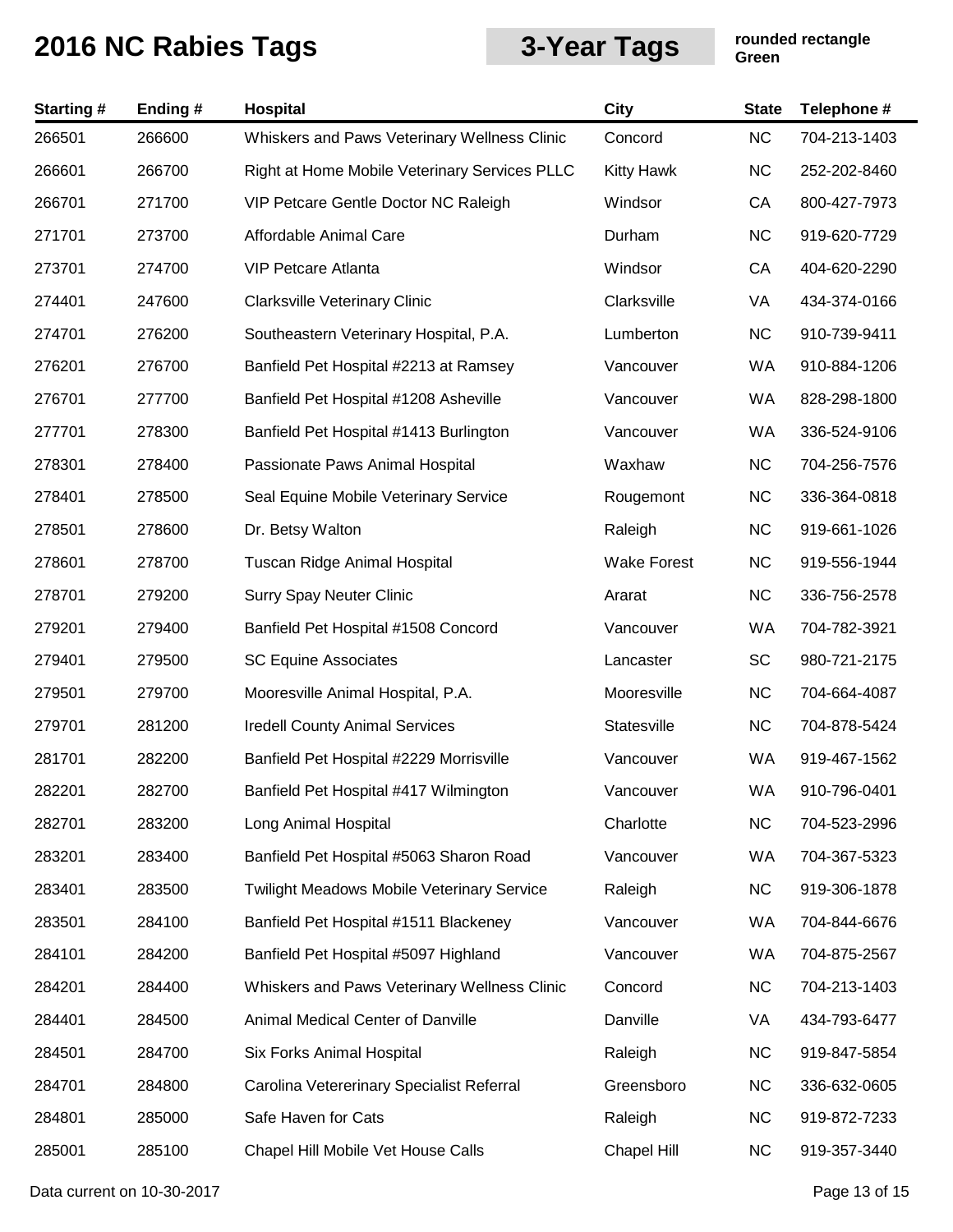| <b>Starting#</b> | Ending# | Hospital                                        | <b>City</b>           | <b>State</b> | Telephone #  |
|------------------|---------|-------------------------------------------------|-----------------------|--------------|--------------|
| 285101           | 285200  | Crossroads Mobile Veterinary Clinic             | Fletcher              | <b>NC</b>    | 828-490-0344 |
| 285201           | 285400  | Pamlico Co Health Dept - Animal Control         | Bayboro               | <b>NC</b>    | 252-745-5634 |
| 285401           | 285700  | Banfield Pet Hospital #5029 Cary Stonebridge    | Vancouver             | <b>WA</b>    | 919-387-5976 |
| 285701           | 291700  | VIP Petcare Gentle Doctor NC Raleigh            | Windsor               | CA           | 800-427-7973 |
| 291701           | 292200  | Banfield Pet Hospital #415 Fayetteville         | Fayetteville          | <b>NC</b>    | 910-864-1337 |
| 292201           | 292300  | Local Mobile Veterinary Practice                | Durham                | <b>NC</b>    | 919-219-4919 |
| 292301           | 292600  | Banfield Pet Hospital #2124 Sharon Amity        | Vancouver             | WA           | 704-364-4171 |
| 292601           | 292700  | Phillips Animal Medical Hospital                | Gastonia              | <b>NC</b>    | 704-867-3514 |
| 292701           | 292800  | North Hills Animal Hospital & Resort            | Raleigh               | <b>NC</b>    | 919-307-4800 |
| 292801           | 292900  | Cedarwood Mobile Veterinary Service             | <b>Willow Springs</b> | <b>NC</b>    | 919-422-8561 |
| 292901           | 293200  | Wilmington Animal Health Care                   | Wilmington            | <b>NC</b>    | 910-791-7101 |
| 293201           | 293700  | <b>NCSU CVM Pharmacy</b>                        | Raleigh               | <b>NC</b>    | 919-513-6572 |
| 293301           | 293400  | Harmony Animal Hospital                         | Apex                  | <b>NC</b>    | 919-303-3456 |
| 293701           | 294100  | Moyock Animal Hospital                          | Moyock                | <b>NC</b>    | 252-435-2250 |
| 294101           | 294400  | Banfield Pet Hospital #2124 Sharon Amity        | Vancouver             | WA           | 704-364-4171 |
| 294401           | 294500  | Fix A Friend Spay Neuter Clinic                 | Winnebo               | <b>NC</b>    | 910-253-8161 |
| 294501           | 294600  | Burlington Animal Shelter/Adoption Center       | <b>Haw River</b>      | <b>NC</b>    | 336-578-0343 |
| 294601           | 294800  | Banfield Pet Hospital #1510 Charlotte-Perimeter | Vancouver             | WA           | 704-599-2957 |
| 294801           | 295000  | Banfield Pet Hospital #1508 Concord             | Vancouver             | WA           | 704-782-3921 |
| 295001           | 295100  | Banfield Pet Hospital #418 Hickory              | Vancouver             | <b>WA</b>    | 828-261-0356 |
| 295101           | 295200  | Animal Hospital of New Bern PLLC                | New Bern              | NC           | 252-649-1520 |
| 295201           | 295300  | Banfield Pet Hospital #5118 Cornelius           | Vancouver             | <b>WA</b>    | 704-894-8579 |
| 295301           | 295500  | Whiskers Rescue Foundation ** SEE ACCT-405**    | East Bend             | <b>NC</b>    | 336-765-2511 |
| 295501           | 295700  | Mooresville Animal Hospital, P.A.               | Mooresville           | <b>NC</b>    | 704-664-4087 |
| 295701           | 295900  | Newton Veterinary Clinic                        | Newton                | <b>NC</b>    | 828-464-5020 |
| 295901           | 296100  | Banfield Pet Hospital #5131 Harrisburg          | Vancouver             | WA           | 704-455-0045 |
| 296101           | 296200  | Heartway Holistic Vet                           | Floyd                 | VA           | 540-818-7004 |
| 296201           | 296300  | Uncommon Creatures Mobile Vet Service           | <b>Winston Salem</b>  | <b>NC</b>    | 704-603-7520 |
| 296401           | 296600  | Banfield Pet Hospital #610 Greenville           | Vancouver             | WA           | 252-756-3145 |
| 296601           | 296700  | Carolinas Veterinary Care Clinic                | Huntersville          | <b>NC</b>    | 704-439-0600 |
| 296701           | 296800  | Whiskers Rescue Foundation ** SEE ACCT-405**    | East Bend             | <b>NC</b>    | 336-765-2511 |
| 296801           | 296900  | West Lincoln Veterinary Hospital                | Vale                  | <b>NC</b>    | 704-276-1556 |